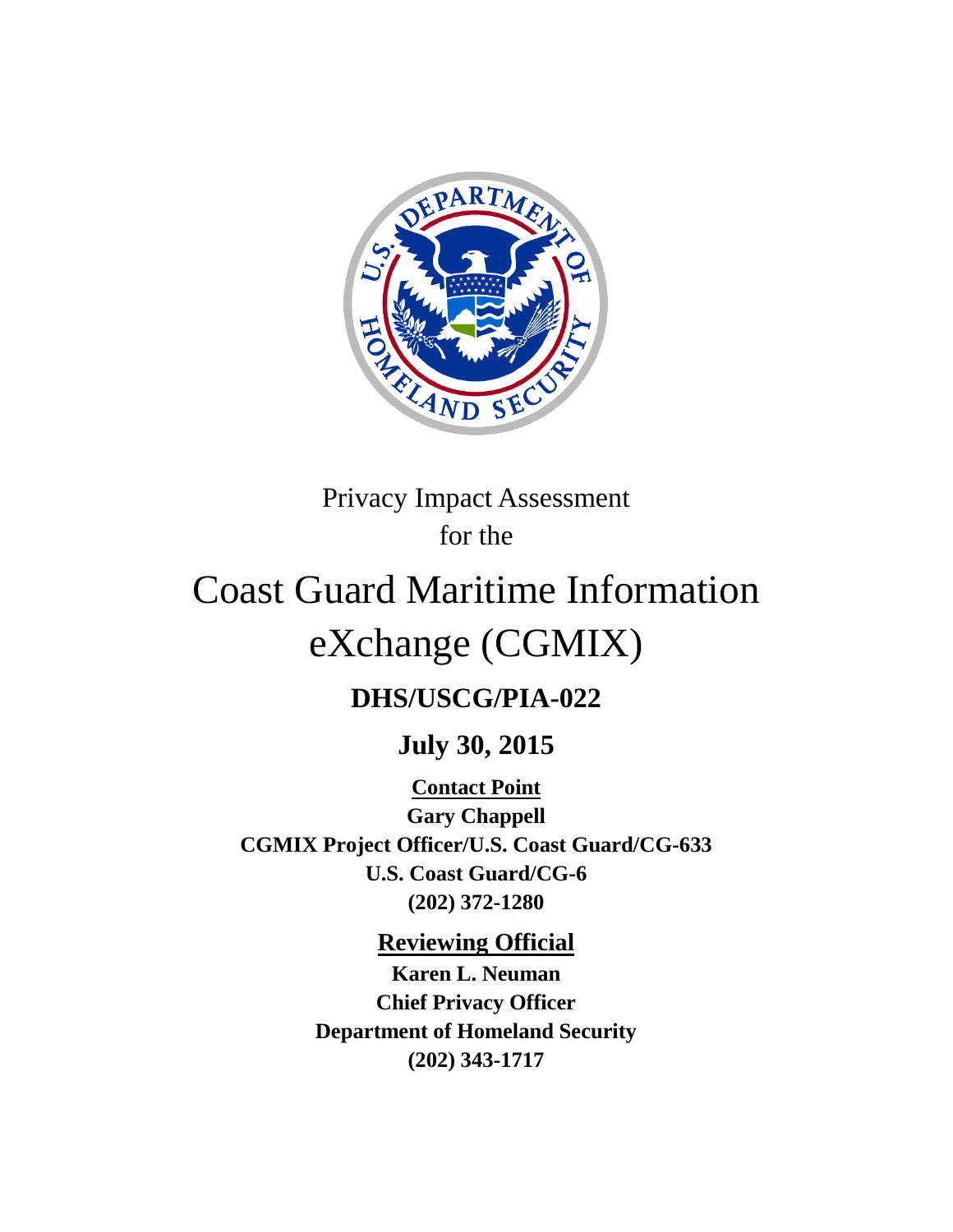

## **Abstract**

The United States Coast Guard (USCG or Coast Guard) owns and operates the Coast Guard Maritime Information eXchange (CGMIX) system. CGMIX provides USCG maritimerelated information to the public and facilitates information sharing to federal, state, and local governments. This PIA is being conducted because CGMIX maintains personally identifiable information (PII).

#### **Overview**

The purpose of the Coast Guard Maritime Information Exchange (CGMIX) website is to make Coast Guard maritime information available on the public Internet in the form of searchable databases. Much of the information on the CGMIX website comes from the Coast Guard's Marine Information for Safety and Law Enforcement (MISLE) information system.

CGMIX is owned and funded by the USCG Office of C4 & Sensor Capabilities (CG-761). CGMIX supports USCG's marine safety, security, environmental protection, and law enforcement program mission areas. CGMIX permits Coast Guard to accomplish the following statutory requirements: to establish a Marine Safety Information System to collect information on commercial vessels operating in U.S. waters;<sup>[1](#page-1-0)</sup> to establish the Vessel Identification System to make available information on the ownership of documented and state registered vessels;<sup>[2](#page-1-1)</sup> and to make reports of investigations available to the public.<sup>[3](#page-1-2)</sup> CGMIX and its components are listed as data sources on the Data.gov website as part of the open government initiative.

CGMIX consists of four web-based applications: (1) CGMIX; (2) Vessel Identification System (VIS); (3) Response Resource Inventory (RRI); and (4) the Common Assessment and Reporting Tool (CART). The CGMIX Application includes ten sub-applications.

#### *CGMIX Application*

The CGMIX application makes non-sensitive pollution incident reports available to the general public and does not require a login for access. Data in the CGMIX application is derived from the USCG Marine Information for Safety and Law Enforcement (MISLE) and the National Response Center's Incident Reporting Information System (IRIS)<sup>[4](#page-1-3)</sup> and is scrubbed to remove PII and any sensitive data prior to being posted for public consumption.

 $\overline{a}$ 

<span id="page-1-1"></span>

<span id="page-1-3"></span><span id="page-1-2"></span>

<span id="page-1-0"></span><sup>&</sup>lt;sup>1</sup> 46 U.S.C. § 3717.<br><sup>2</sup> 46 U.S.C. §12501.<br><sup>3</sup> 46 U.S.C. Part D. <sup>4</sup> Note that IRIS is documented in a separate, forthcoming PIA.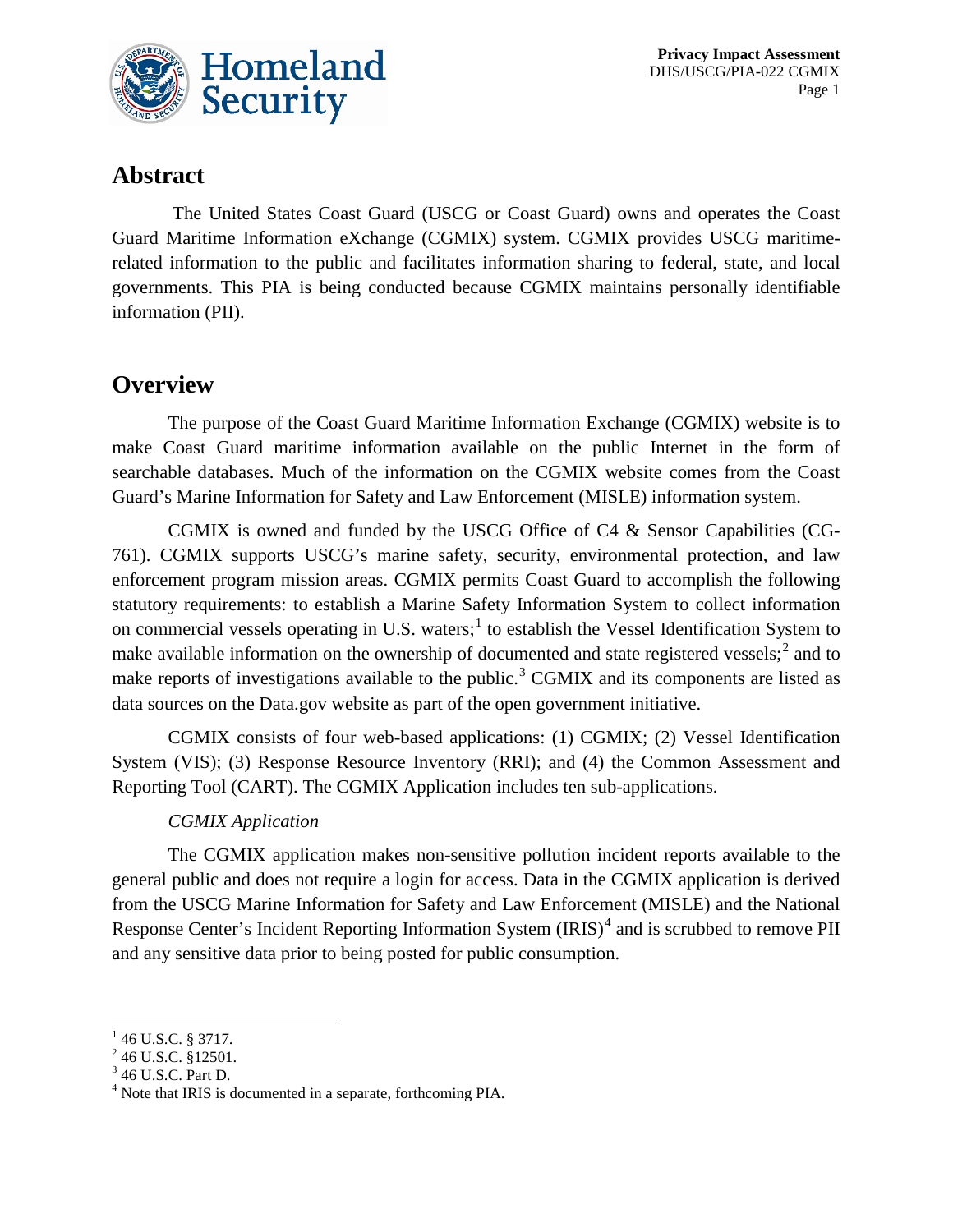

By making information in the CGMIX sub-applications directly available to the public, CGMIX reduces the number of Freedom of Information Act (FOIA) requests submitted to the Coast Guard and expedites delivery of the information to the requestor. CGMIX and subapplications, and the information that they make available, were developed based on the frequency of requests for information and the ease of extracting that information from the source database (typically, MISLE).

#### *Vessel Identification System (VIS)*

VIS is the USCG repository for U.S. state registered recreation vessels. The data for VIS consists of registration and ownership data from participating states and USCG National Vessel Documentation Center. VIS data will only be accessible to Numbering and Titling, Registration and Law Enforcement personnel of VIS participating states and federal agencies.<sup>[5](#page-2-0)</sup> VIS contains owner and vessel information on vessels registered or titled by a state or territory government and requires a user log-in for access. VIS is available to all MISLE users and authorized law enforcement and vessel registration officials from participating federal and state agencies.

The VIS program collects vessel registration data (i.e., name, address, date of birth, Social Security number (SSN), and tax identification number  $(TIN))<sup>6</sup>$  $(TIN))<sup>6</sup>$  $(TIN))<sup>6</sup>$  of the vessel owner from vessel registration databases of states that have a Memorandum of Agreement (MOA) with USCG.

A typical VIS search begins with the user accessing the VIS website and entering his or her credentials. The user submits search criteria (i.e., owner first or last name, vessel name, registration number) to conduct a VIS vessel search. When a match is found, the system will return the owner's name, date of birth, SSN, driver license number, address, and TIN. The system also provides data associated with the vessel (e.g., name, primary use, length), law enforcement infractions (i.e., date reported stolen, vessel insurance number, insurance company name), historical registration (i.e., previous title or state number, previous issuing state), and lien and title information (i.e., title number, effective title date, name and address of each secured party, lien holder).

#### *Response Resource Inventory (RRI)*

The Response Resource Inventory (RRI) is a web-based application Oil Spill Recovery Organizations (OSRO) use to submit and edit available pollution response equipment inventories. RRI requires a user log-in for access and is available to USCG personnel assigned to the National Strike Force Coordination Center (NSFCC) and any OSRO authorized to submit

<span id="page-2-0"></span><sup>&</sup>lt;sup>5</sup> See https://cgmix.uscg.mil/VISInformation.aspx for a list of participating states.

<span id="page-2-1"></span> $6$  Taxpayer Identification Number is the number used by the Internal Revenue Service (IRS) to uniquely identify a taxpayer. If the vessel owner is an individual, the Taxpayer Identification Number is the SSN. If the vessel owner is a corporation or other organization, the IRS assigns a unique Taxpayer Identification Number to that entity.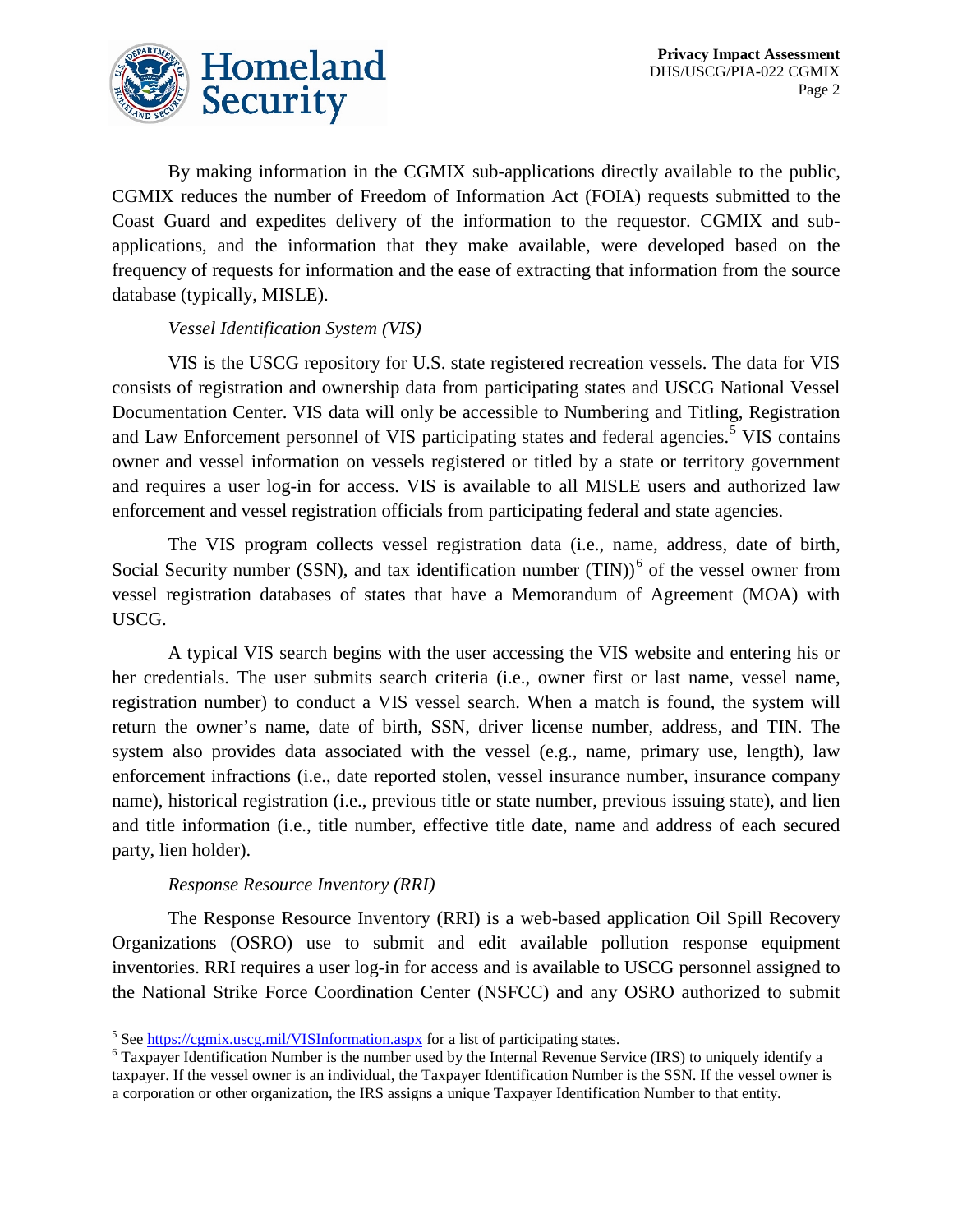

pollution response equipment inventories by the NSFCC. OSROs may submit, edit, and review inventories they have available for disaster response**.**

Authorized personnel access RRI via a web browser from their computer. After entering their user name and password, users can enter or search for resources by site name, city, state, and Captain of the Port (COTP) zone.

#### *Common Assessment and Reporting Tool (CART)*

The Common Assessment and Reporting Tool (CART) is an application used to report and document the Marine Transportation System (MTS) status following a transportation disruption significantly affecting the MTS that will, or is anticipated to, last greater than 72 hours. CART requires a user log-in and is available only to USCG personnel and MTS stakeholders (i.e., local, federal, and state personnel) in the COTP zone impacted by a pollution incident or marine casualty. The system administrator at each COTP manages CART user accounts, including: account approvals, account deletions, and assignment of roles to accounts.

USCG personnel and stakeholders access CART via a web browser from their computer. After entering their user name and password, users can perform the following tasks:

- a. Provide timely and accurate information on pre-incident conditions in a Sector or other local unit's area of responsibility (AOR);
- b. Facilitate the comparison of pre-incident (baseline) data and post-incident data to characterize the extent of the impact on the MTS;
- c. Generate MTS Executive Summary Reports to ease information sharing with local, regional, and national level MTS stakeholders; and
- d. Document and share MTS recovery status and impact reports in near real-time at all organizational levels.

CGMIX also includes ten public-facing, searchable modules to share maritime-related MISLE data with the public. These ten modules are available for the public to access via [https://cgmix.uscg.mil/:](https://cgmix.uscg.mil/)

> 1) **USCG Approved Equipment Listing**: The USCG Approved Equipment (EQList) module contains searchable listings of equipment and materials approved or certified by the USCG for use on commercial vessels and recreational boats such as life jackets, fire extinguishers, and navigation systems. EQList does not maintain PII. Entities interested in having their product included in EQList must submit an application to the USCG Office of Design Engineering (CG-ENE). CG-ENE personnel enter data from the approved applications into MISLE.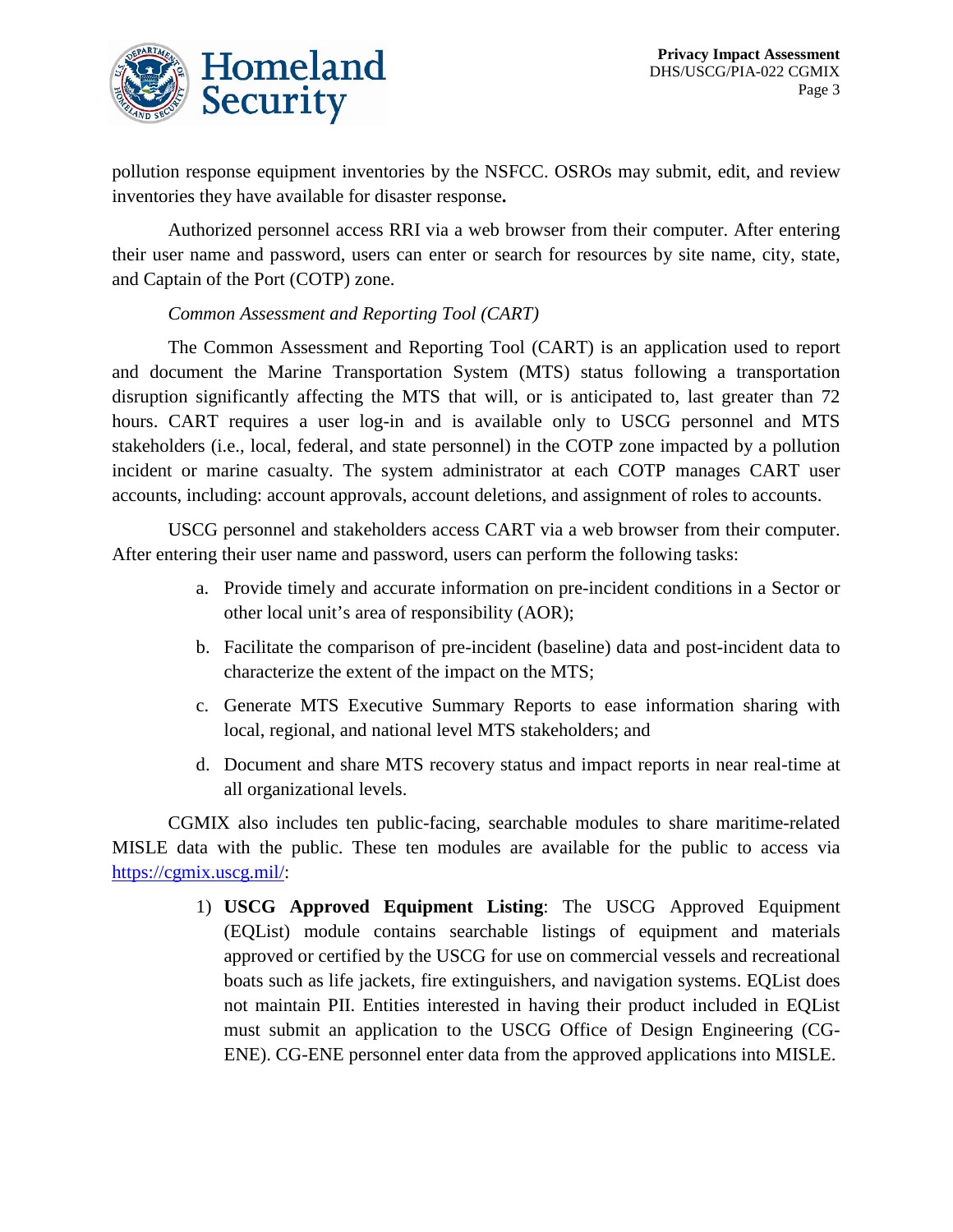- 2) **USCG Accepted Laboratories**: The Accepted Independent Material and Equipment Laboratories Database (EQLabs) is an online searchable database that contains a listing of USCG Accepted Laboratories for testing of materials and equipment. It is intended for the use for manufacturers of commercial and recreational safety equipment and material to locate and contact USCG accepted independent laboratories for testing purposes for USCG Type Approval.
- 3) **USCG Liferaft Servicing Facilities:** An online searchable database containing a listing of USCG accepted liferaft servicing facilities, which includes the business contact information of the facilities.
- 4) **Port State Information eXchange (PSIX):** Port State Information eXchange (PSIX) contains detailed information related to the vessel's length, breadth, depth, documentation/certifications, vessel deficiency information, and interactions (e.g.. boardings, inspections, investigations, and response actions) with USCG. Only non-sensitive fields<sup>[7](#page-4-0)</sup> are disseminated to the public. Users may query by vessel name, vessel number, hull identification number, vessel call sign, vessel flag, vessel service, or vessel build year.
- 5) **XML Web Services:** XML Web Services exposes data[8](#page-4-1) provided by the Port State Information eXchange, USCG Approved Equipment, and MARPOL Certificates of Adequacy<sup>[9](#page-4-2)</sup> modules to provide users the ability to integrate these searches into their own applications. To access the XML Web Services module, users click on the XML Web Services link from CGMIX, review the Service Definitions for that module, then write the code for the operation they wish to execute.
- 6) **Security Plan Review:** Security Plan Review provides vessel and facility operators the ability to check on the status of their security plans submitted to the USCG. Users must provide the tracking number they received when they submitted their security plan to receive results.
- 7) **Incident Investigation Reports (IIR):** The Incident Investigation Reports (IIR) module is an on-line searchable interface for external users to retrieve information

<span id="page-4-0"></span> $<sup>7</sup>$  Non-sensitive fields means that those are data fields within the system known not to contain PII or other</sup> information that is not releasable to the public (For Official Use Only, Law Enforcement Sensitive, etc.). Those fields are known not to contain sensitive information because they are either list fields or are field types (such as date fields) that cannot contain sensitive information. The only exception to this is the Incident Brief, which is a free form text field. However the text fields are manually reviewed and scrubbed for PII before release. <sup>8</sup> "Exposes data" means that this utility facilitates copying the data to other systems. It is the same data that is  $\overline{a}$ 

<span id="page-4-1"></span>otherwise available from PSIX, however it avoids the need to make individual queries for the data. This service was requested by members of the public that use PSIX data in their own database applications.

<span id="page-4-2"></span><sup>9</sup> *See* Module 8.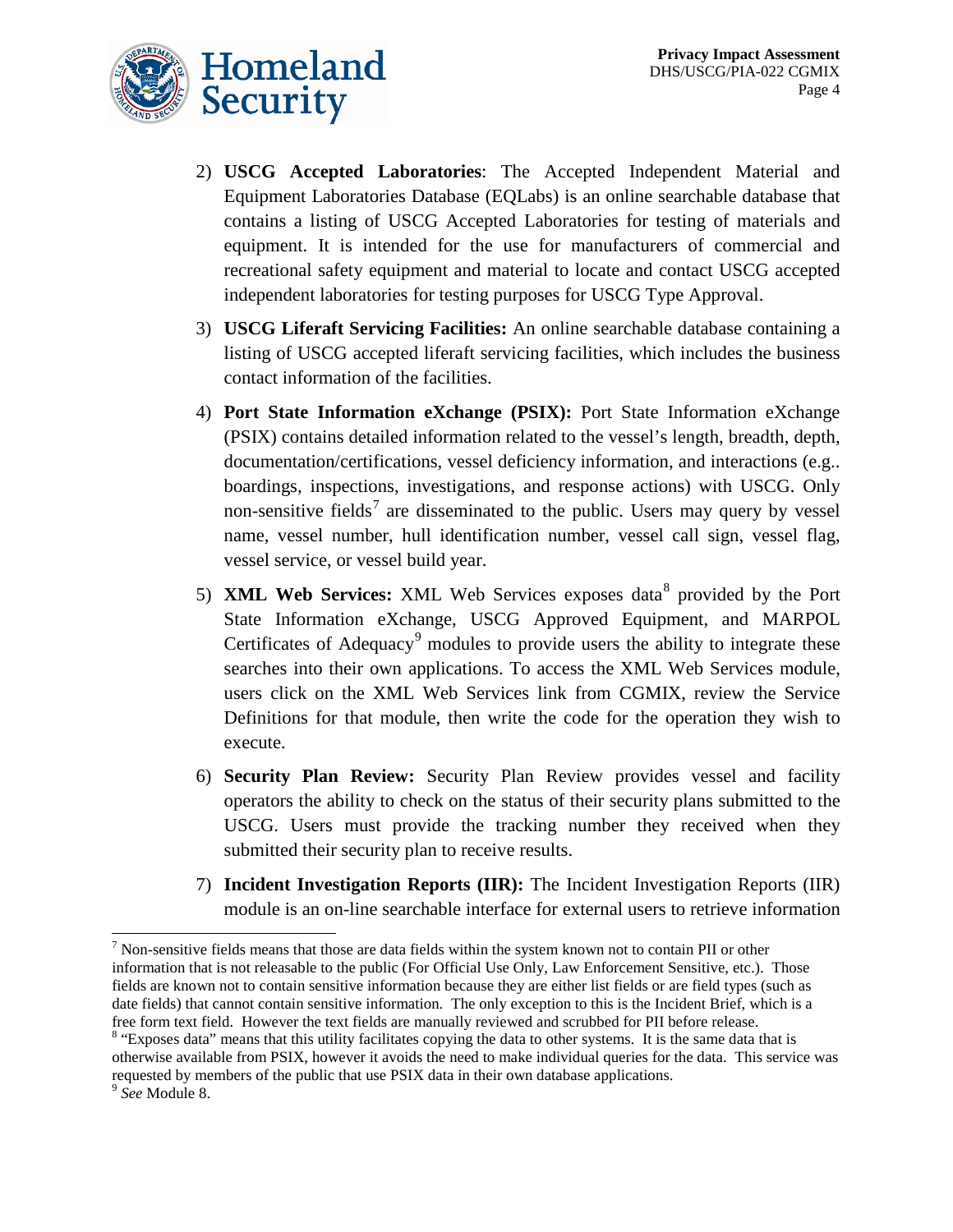

about reportable marine casualties<sup>[10](#page-5-0)</sup> that were investigated and have a closed status in the USCG MISLE system. The investigation data may contain information about involved organizations, vessels, or facilities. This data is sanitized of any PII or sensitive information prior to being posted to CGMIX. The user may query IIR by entering an activity number, date range, vessel service, name of the involved vessel/organization/facility, or keyword. The purpose of the IIR module is to reduce the number of FOIA requests for general information about these activities and meet the investigation report publication requirements of 46 U.S.C. Part D.

- 8) **MARPOL Certificates of Adequacy**: MARPOL Certificates of Adequacy: The MARPOL Certificates of Adequacy module disseminates the name, address, phone number, and the COTP zone for facilities that comply with the requirements of Annexes I, II, and V of the 1978 Protocol to the International Convention for the Prevention of Pollution from Ships (MARPOL). This allows users to search for certified waste reception facilities and provides the facility location and types of waste accepted by the facility. The information is entered into MISLE by Coast Guard personnel when they issue the MARPOL certifications. Facilities interested in certification as a MARPOL reception facility should contact the nearest COTP for certification requirements.
- **9) National Vessel Documentation Center (NVDC) Packet Status:** A method for individuals and organizations of the maritime community to check the status of applications submitted to the NVDC for services (e.g., Certificate of Documentation, Abstract of Title, and Renewals). Users enter specific vessel information and are provided the vessel official number, hull identification number (HIN), and file date/time, in order to confirm their application was received. This database module does not contain or disseminate PII.
- **10) National Response Center/Incident Reporting Information System (IRIS):** [11](#page-5-1) Provides non-sensitive pollution incident reports available to the general public and does not require a login for access. Data is derived from USCG MISLE and

<span id="page-5-0"></span><sup>&</sup>lt;sup>10</sup> The Coast Guard is required to investigate marine casualties in accordance with 46 U.S.C. § 6301 and prepare reports of those investigations in accordance with 46 U.S.C. § 6305. The CGMIX Incident Investigation Report (IIR) meets the mandate in 46 U.S.C. § 6101(i) to publish those reports of investigation in an electronic format. It states "The Secretary shall, as soon as possible, and no later than January 1, 2005, publish all marine casualty reports prepared in accordance with this section in an electronic form." A separate section of that statute, 46 U.S.C. § 6101(b), requires vessel operators to report marine casualties to the Coast Guard. However it is not the vessel operator reports to the Coast Guard that are published, but instead the investigation reports for each incident prepared by the Coast Guard.<br><sup>11</sup> Note that IRIS is documented in a separate forthcoming PIA.  $\overline{a}$ 

<span id="page-5-1"></span>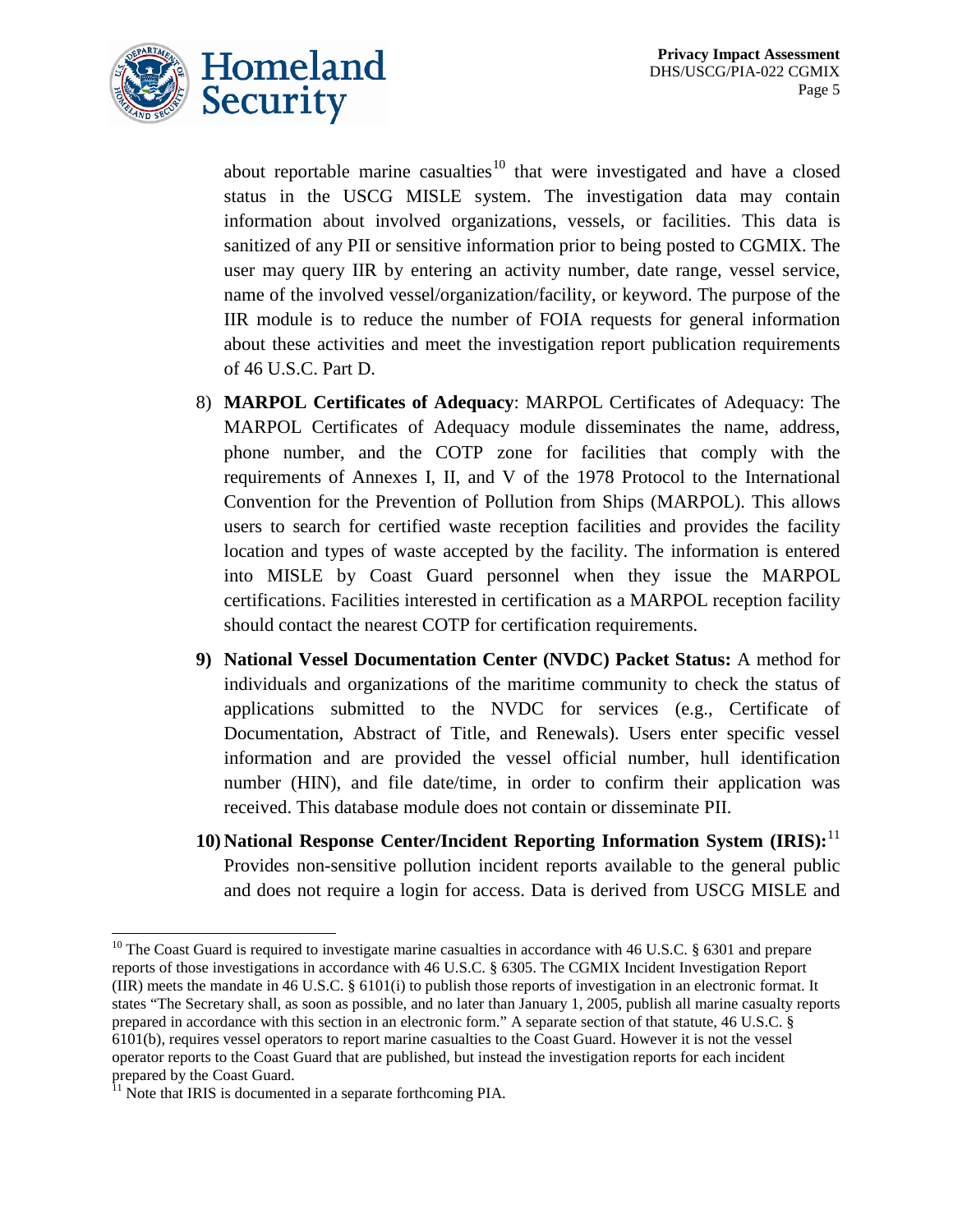

IRIS and is scrubbed to remove PII and any sensitive data prior to being posted for public consumption.

CGMIX safeguards PII by user authentication, user access agreements, collecting only the data elements legally authorized, and ensuring compliance with USCG, DHS, and the Federal Information Security Management Act (FISMA) system security policies.

## **Section 1.0 Authorities and Other Requirements**

#### **1.1 What specific legal authorities and/or agreements permit and define the collection of information by the project in question?**

44 U.S.C. § 3501 and the Open Government Directive<sup>[12](#page-6-0)</sup> authorizes the USCG to provide information to the public and reduce paper usage for FOIA requests.

46 U.S.C. § 12501 authorizes the USCG to establish a Vessel Identification System (VIS) and to make the ownership of documented, numbered, and state titled vessels available to law enforcement.

46 U.S.C. § 12503 authorizes collection of SSN of vessel owners in VIS.

46 CFR 159.010-5 authorizes the collection of information from applicants seeking to be identified as USCG Accepted Laboratories.

46 CFR 160.151-41 authorizes the collection of information from applicants seeking to be identified as USCG "approved servicing facility" for inflatable liferafts.

USCG Approved equipment is authorized under the United States (U.S.)-European Commission (EC) Mutual Recognition Agreement (MRA) and the U.S.-European Economic Area (EEA) European Free Trade Association (EFTA) MRA.<sup>[13](#page-6-1)</sup>

46 CFR Part 4, Subpart 4.05 Notice of Marine Casualty and Voyage records authorizes USCG to collect incident investigation reports; for CGMIX these reports are limited to reportable marine casualty data as defined in 46 U.S.C. § Subtitle II, Part D Chapter 61 (h). 46 CFR Part 4, Subpart 4.13 Public availability addresses public access to marine casualty and investigation records.

The National Response Center database module is authorized to collect data under 40 CFR 300.125(a), which establishes USCG as the single point of contact for all pollution incident

 $\overline{a}$ 

<span id="page-6-0"></span> $^{12}$  Office of Mgmt. & Budget, Exec. Ofice of the President, OMB M-10-06, Open Government Directive (2010), *available at* https://www.whitehouse.gov/sites/default/files/omb/assets/memoranda\_2010/m10-06.pdf. <sup>13</sup> For more information see [http://www.uscg.mil/hq/cg5/cg5214/mra.asp.](http://www.uscg.mil/hq/cg5/cg5214/mra.asp)

<span id="page-6-1"></span>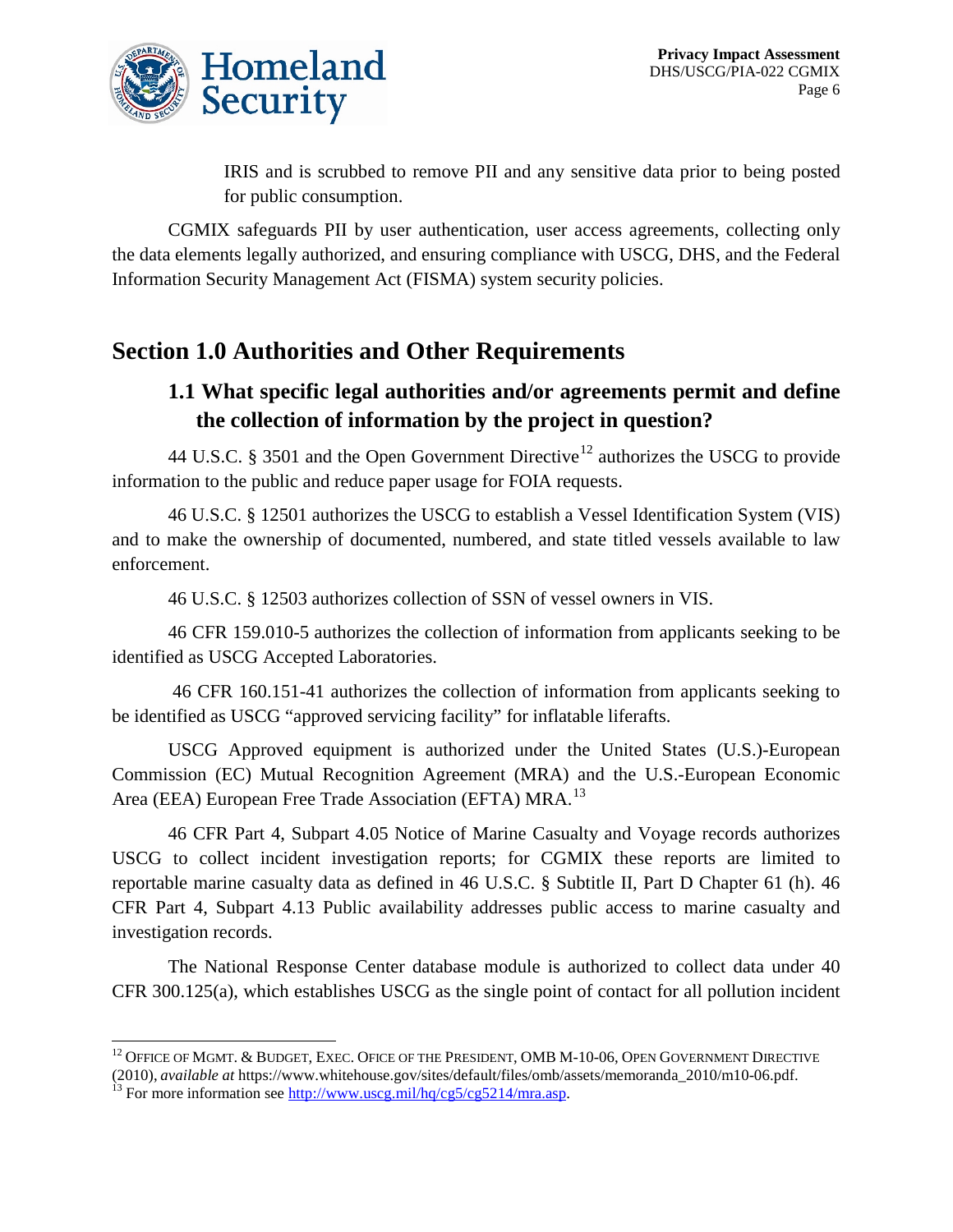

reporting and 40 CFR 300.125(c), which authorizes USCG to collect information as notification of oil or hazardous substance will be made to the NRC Duty Officer, HQ USCG.

Maritime Transportation Security Act (MTSA) of 2002 and the Security and Accountability for Every Port Act (SAFE Port Act) of 2006 authorizes the collection and dissemination of information to federal, state, and USCG partners approved to access the Common Assessment Reporting Tool (CART).

## **1.2 What Privacy Act System of Records Notice(s) (SORN(s)) apply to the information?**

The DHS/USCG-013 Marine Information for Safety and Law Enforcement (MISLE) SORN covers the information retained by CGMIX.

## **1.3 Has a system security plan been completed for the information system(s) supporting the project?**

Yes, CGMIX received its current Authority to Operate on April 14, 2014.

#### **1.4 Does a records retention schedule approved by the National Archives and Records Administration (NARA) exist?**

Ye**s**, the NARA approved records retention schedule for the Marine Information for Safety and Law Enforcement (MISLE) is N1-026-05-15; it provides that the records are permanent except for certain notifications that are not associated with a Case or Activity. These notifications will be destroyed or deleted 5 years after the calendar year in which they were received. USCG found broad consensus within its legal, oversight, and mission personnel, as well as NARA, for determining to retain its records of business processes supporting Marine Safety, Maritime Security, Environmental Protection, Law Enforcement, Search and Rescue, and Bridge Administration, permanently.

**1.5 If the information is covered by the Paperwork Reduction Act (PRA), provide the OMB Control number and the agency number for the collection. If there are multiple forms, include a list in an appendix.**

CGMIX does not collect information directly from members of the public, therefore the PRA does not apply.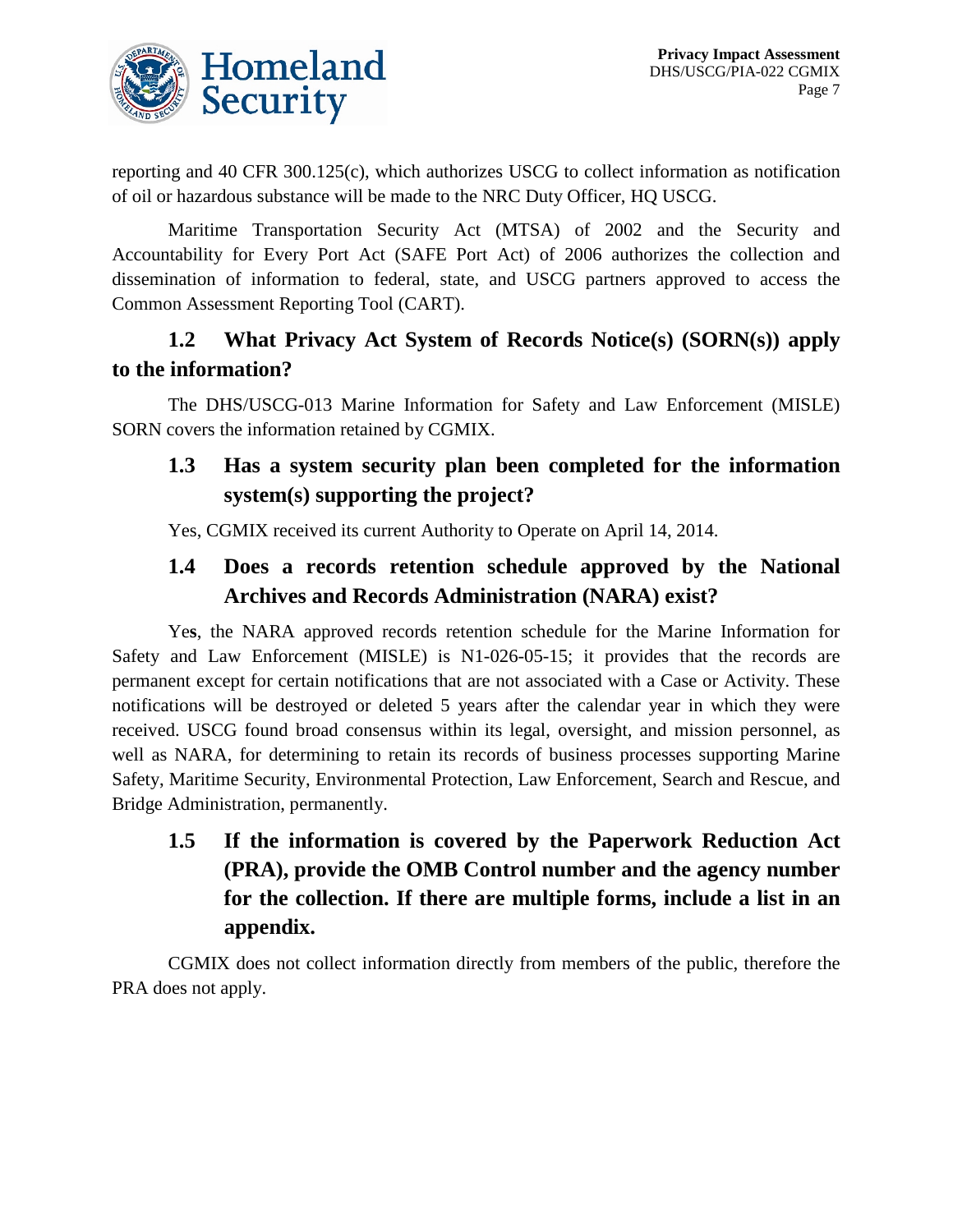

## **Section 2.0 Characterization of the Information**

The following questions are intended to define the scope of the information requested and/or collected, as well as reasons for its collection.

## **2.1 Identify the information the project collects, uses, disseminates, or maintains.**

CGMIX collects information from individuals with established relationship(s) and/or associations with vessels and marine transportation facilities and activities regulated by USCG. Specifically, vessel owners, operators, charterers, masters, crew and/or agents, mortgagees, lien claimants, vessel builders, facility owners, managers or employees, individuals who own, operate, or represent marine transportation companies, and other individuals who come in contact with the USCG through its law enforcement, marine safety, investigation, and environmental activities.

CGMIX collects the following data elements derived from the USCG Marine Information for Safety and Law Enforcement (MISLE), and the National Response Center's Incident Reporting Information System (IRIS):

#### Members of the Public

- Full name;
- Phone number;
- Street address;
- Email address; and
- City/state/zip code.

Private Sector/Local/State/Federal Government

- Reporting party's full name;
- Reporting party's company name;
- Reporting party's personal phone numbers;
- Reporting party's business phone numbers;
- Reporting party's personal address;
- Reporting party's business address;
- Reporting party's personal email address;
- Reporting party's business email address;
- Reporting party's city/state/zip code;
- Suspected responsible party's full name;
- Suspected responsible party's company name;
- Suspected responsible party's personal phone numbers;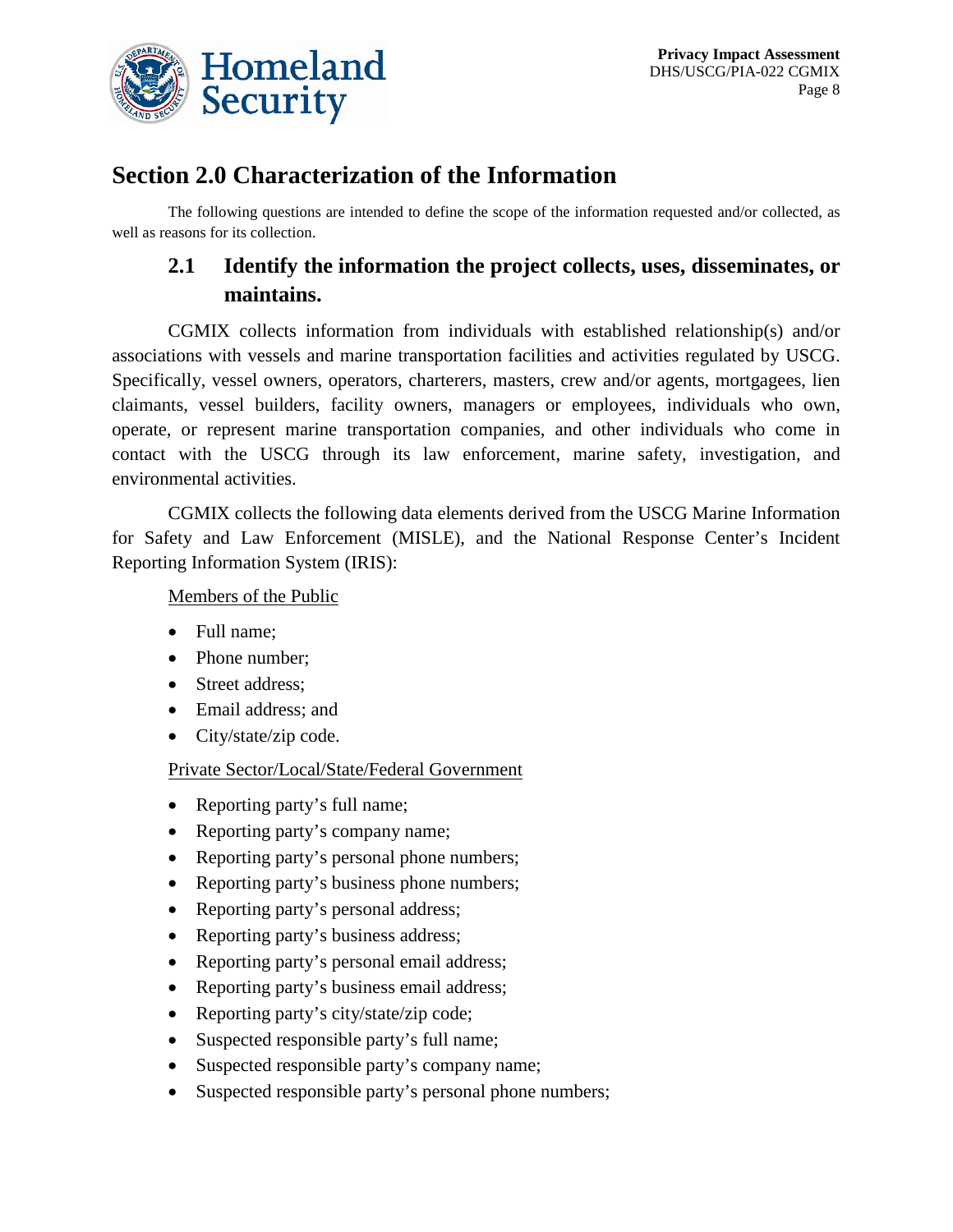- Suspected responsible party's business phone numbers;
- Suspected responsible party's personal address;
- Suspected responsible party's business address; and
- If a vehicle is involved in the incident report, a license plate number may be collected.

Although CGMIX does collect PII from MISLE and IRIS, all data is scrubbed to remove PII and any sensitive data prior to being posted for public consumption (i.e., FOIA). The Incident Investigation Report (IIR) case information data elements are released to CGMIX as the investigation activities are closed and included in the file created by MISLE to export data into CGMIX. Those data elements have been selected because they are known not to include PII or other sensitive information (because of data field entry restrictions); they would describe things such as: location, date/time, or type of incident. However, the incident briefs are text fields that could contain PII. They are manually reviewed and (if necessary) edited to remove any PII by USCG Office of Investigations and Casualty Analysis, Data Administration, and FOIA division (CG-INV-3) before the incident report is released to CGMIX.

VIS collects the following PII data elements. The data for VIS consists of registration and ownership data from participating VIS States and USCG National Vessel Documentation Center. VIS data will only be accessible to Numbering and Titling, Registration and Law Enforcement personnel of VIS participating States and Federal Agencies. These attributes are maintained internally and not shared with the public:

- o Owner first and last name;
- o Address;
- o SSN;
- o Individual TIN;
- o Date of birth;
- o Driver license number;
- o Vessel insurance policy number; and
- o Vessel title number.

RRI collects the following PII data-elements from trained personnel responsible for pollution response and authorized USCG, federal, state, and local users:

- o Full name;
- o Business address;
- o Phone number; and
- o Email address.

CART collects the following PII from USCG personnel and MTS stakeholders: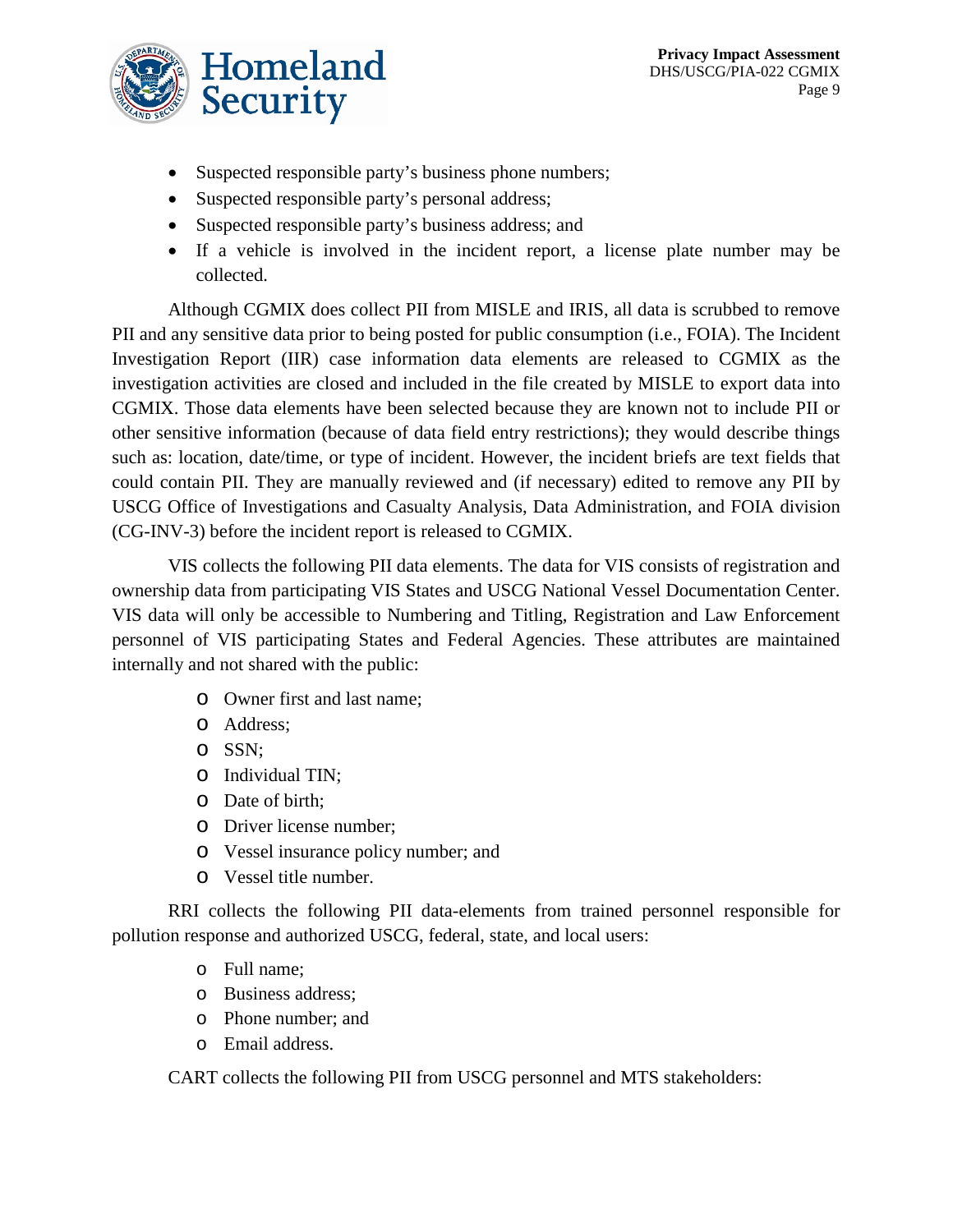



- o Full name;
- o Business address;
- o Phone number; and
- o Email address.

The USCG Approved Equipment database module disseminates the USCG approval number, issued/expire dates, and equipment manufactures name and address. This database module does not contain PII.

USCG Accepted Laboratory and USCG Liferaft Servicing Facility:

- o Name of business point of contact;
- o Business address;
- o Business phone number; and
- o Business email address.

The PSIX, XML Web Services, and IIR database modules disseminate vessel identification data (vessel service, vessel name, and vessel flag), vessel certification, document data, and vessel dimension data (i.e., length, width, and tonnage) based on USCG investigation data collected in MISLE. The IIR data also contains vessel role, organization name, and incident brief data. These database modules do not contain PII.

The Security Plan Review database module provides USCG review status confirmations from MISLE to facility and vessel operators regulated by 33 CFR parts 104, 105, and 106. This database module does not contain PII.

The MARPOL Certificates of Adequacy module disseminates the facility's name, address, phone number, and the COTP zone to validate their facilities and adheres to the requirements of Annexes I, II, and V of the 1978 Protocol to the International Convention for the Prevention of Pollution from Ships (MARPOL 73/78). This database module does not contain PII.

The NVDC Work Packet Status provides individuals and organizations who submit applications to the NVDC for services (e.g., Certificate of Documentation, Abstract of Title, or Renewals) a method to confirm NVDC's receipt of those applications. Users enter specific vessel information and are provided the vessel official number, HIN, and file date/time, in order to confirm their application was received. This database module does not contain or disseminate PII.

The National Response Center/ IRIS provides non-sensitive pollution incident reports to the general public. National Response Center/IRIS initially collects PII as cited in the CGMIX database module. However, data is scrubbed to remove PII and any sensitive data prior to being posted for public consumption (i.e., FOIA).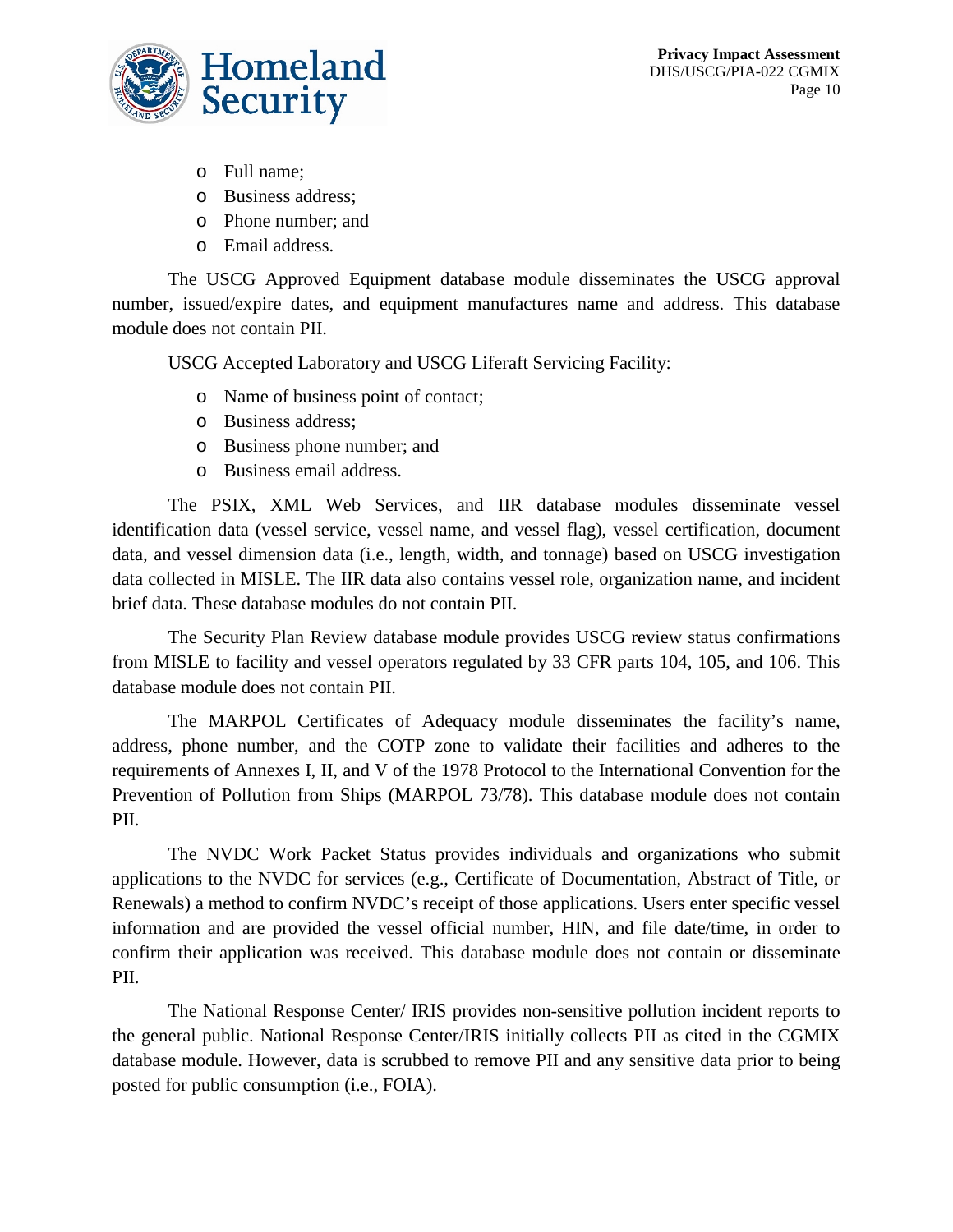

 $\overline{a}$ 

#### **2.2 What are the sources of the information and how is the information collected for the project?**

The IRIS collects data from individuals and is the data source for the NRC database module. Individuals can report information to the NRC through two avenues, verbally and electronically. Verbal reports are received through the NRC's established 800 numbers. Those numbers are 800-424-8802, 800-424-0201, or 877-249-2824. Electronic reports are received through facsimile. NRC personnel generate a report from IRIS. The report is reviewed by NRC personnel, cleansed of any PII and sensitive data, and uploaded weekly into CGMIX.

VIS receives recreation vessel owner<sup>[14](#page-11-0)</sup> and registration data from participating states and USCG documented vessel owner and registration data from MISLE's subsystem titled, Vessel Documentation System (VDS). Vessel owner and registration data is collected from VIS participating states and territories in accordance with 33 CFR § 187.3, which specifies VIS consists of vessels numbered or titled by a participating state. The data is collected from VDS because it would place an undue burden on documented vessel owners for USCG to request vessel and owner data for VIS use when USCG currently collects vessel and vessel owner information from companies or individuals seeking USCG documented vessel status. USCG documented vessel information is public information under 46 U.S.C. §12138.

In states that do not provide vessel data to USCG, Coast Guard has contracted a commercial data aggregator that provides only vessel information (minus owner registration data) from non-VIS participating states.

Employees of organizations seeking OSRO classification in accordance with the Oil Pollution Act of 1990 enter information directly into the RRI.

The CART is used for monitoring the MTS within a COTP zone. USCG personnel and MTS stakeholders enter data directly into CART.

Approved Equipment applications are received and reviewed by CG-ENE. After approval, the approved equipment data is input into MISLE by the CG-ENE staff, and then the data becomes available in CGMIX.

The USCG Office of Design and Engineering Standards (CG-ENG) is the data source for the USCG Accepted Laboratory and USCG Approved Liferaft Servicing Facility modules. CG-ENG receives, reviews, and approves applications from persons interested in their facilities

<span id="page-11-0"></span> $14$  Pursuant to 33 CFR 187.101, (a) A participating State must collect the following information for a vessel it has numbered or titled when an individual owns the vessel and make it available to VIS: (1) Names of all owners; (2) principal residence of one owner; (3) mailing address, if different from the address in paragraph (a)(2) of this section; (4) owner identifier, which must be the owner's tax identification number, date of birth together with driver's license number, or date of birth together with other unique number.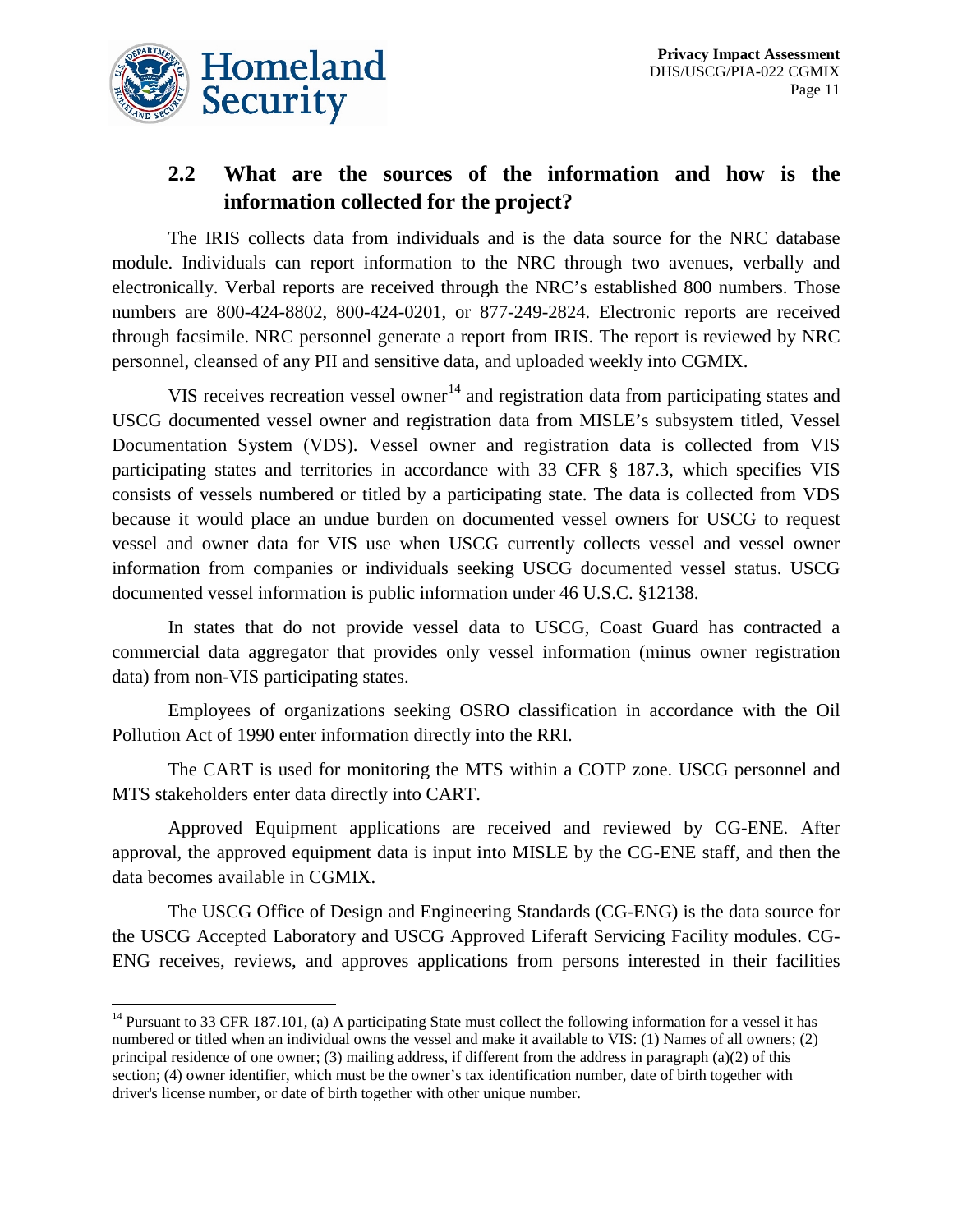

receiving USCG Accepted Laboratory or Approved USCG Liferaft Servicing Facility Designation. Authorized CG-ENG personnel input laboratory/facility attributes in CGMIX.

MISLE and MISLE subsystems are the data sources for PSIX, XML web services, Security Plan Review, IIR, MARPOL Certificates of Adequacy, MARPOL Reception Facility, and the NVDC Work Packet Status database modules. CGMIX receives weekly updates from MISLE.

## **2.3 Does the project use information from commercial sources or publicly available data? If so, explain why and how this information is used.**

Yes, due to the number of different database systems in use by the various VIS participating states and territories, the USCG has contracted with a commercial aggregator to collect and transform vessel registration and owner data provided by VIS participating states into a standardized format for VIS use. Consistent with applicable agreements between the commercial aggregator and non-participating states, the aggregator also provides data on vessels registered in non-participating states but no information on owners is provided.

#### **2.4 Discuss how accuracy of the data is ensured.**

CGMIX performs checks to ensure data is imported properly and the import file data matches the data stored in CGMIX.

Personnel from the individual state registration authorities verify the accuracy of the data submitted to VIS. The VDS workflow process has several quality assurance reviews to ensure accuracy of the data in addition to the data accuracy checks performed by the contracting data aggregator using several proprietary methods, to check the accuracy of certain vessel identifiers.

RRI data is reviewed by NSFCC and OSRO personnel to ensure pollution response equipment inventories are current and accurate.

USCG field units and the CART Program Manager, Commandant (CG-FAC-1) review and verify the information in CART to ensure its accuracy.

The USCG Office of Design & Engineering Standards, Lifesaving, and Fire Equipment Division Commandant (CG-ENG-4) designated personnel review all submitted applications from those entities seeking to be identified as USCG Accepted Laboratories, and Approved Liferaft Servicing Facilities. Upon approval CG-ENG-4 personnel manually enter the data into CGMIX. The database entry screens utilize technical solutions to ensure entry of correct data types.

PSIX data accuracy is the responsibility of the source system MISLE. CGMIX does perform checks to ensure the data is imported properly and the import file data matches the data stored in CGMIX. MISLE data accuracy is checked by field units, district offices, USCG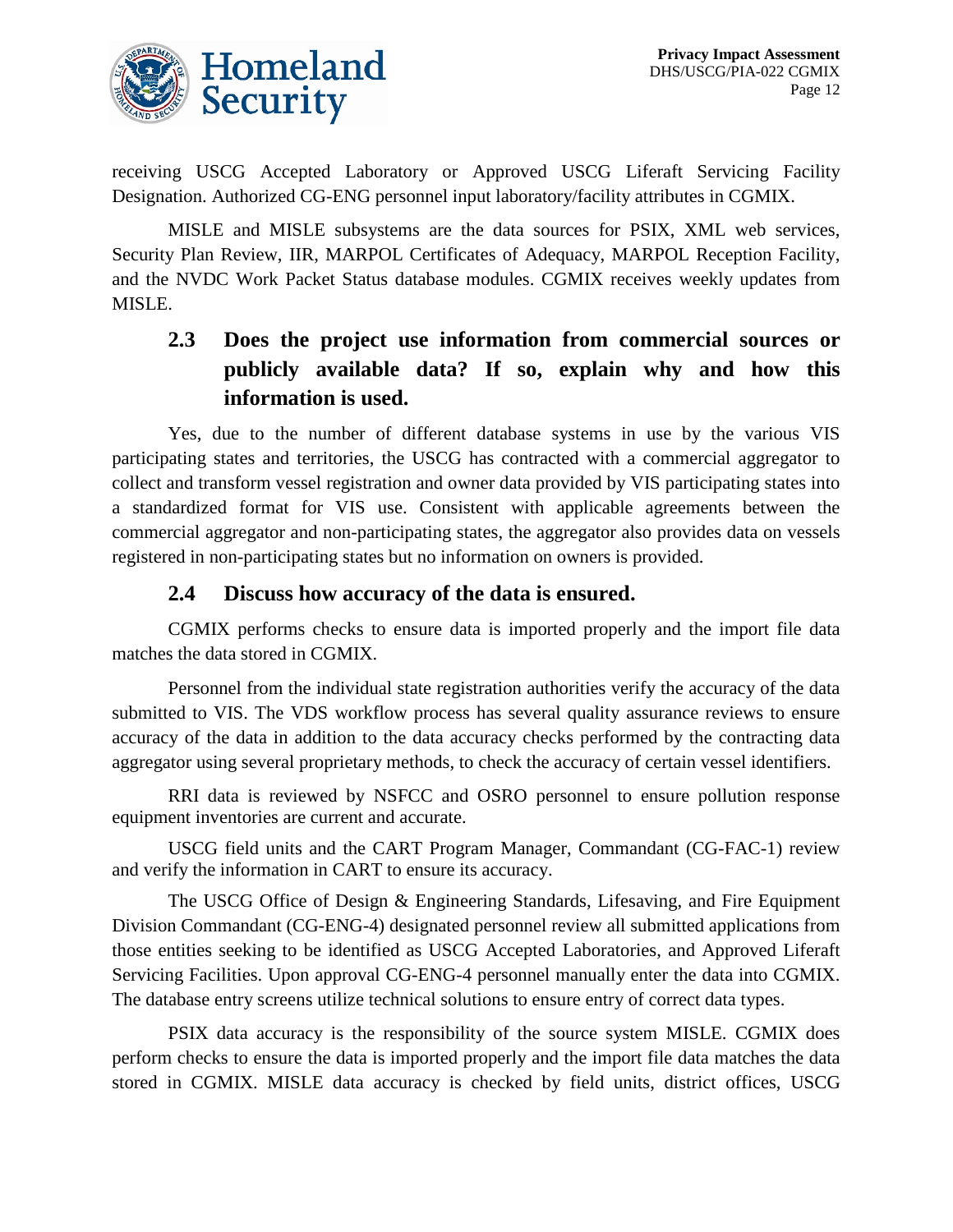

Headquarters program managers and the Data Administration Division, Commandant (CG-INV-3).

XML Web Service data accuracy is the responsibility of the source system MISLE. CGMIX does perform checks to ensure the data is imported properly and the import file data matches the data stored in CGMIX. MISLE data accuracy is checked by field units, district offices, USCG Headquarters program managers, and CG-INV-3.

Security Plan Review data accuracy is the responsibility of the source system MISLE. CGMIX does perform checks to ensure the data is imported properly and the import file data matches the data stored in CGMIX. MISLE data accuracy is checked by field units, district offices, USCG Headquarters program managers, and CG-INV-3.

The USCG Office of Investigations and Casualty Analysis, Data Administration and FOIA division (CG-INV-3) performs weekly specific data checks to achieve data accuracy of incident briefs that populate the IIR database module.

MARPOL Certificates of Adequacy data accuracy is the responsibility of the source system MISLE. CGMIX does perform checks to ensure the data is imported properly and the import file data matches the data stored in CGMIX. MISLE data accuracy is checked by field units, district offices, USCG Headquarters program managers and the Data Administration Division, Commandant (CG-INV-3).

NVDC Packet Status is reviewed and verified in the VDS, a subsystem of MISLE, by the NVDC staff. The CGMIX staff at the USCG Operations Systems Center in Kearneysville, WV, performs checks to ensure the data is imported properly and the import file data matches the data stored in CGMIX.

NRC personnel review IRIS data to ensure accuracy before generating a Microsoft Excel formatted file cleansed of any PII data and sensitive data.

## **2.5 Privacy Impact Analysis: Related to Characterization of the Information**

**Privacy Risk:** There is a risk that CGMIX collects more information than is necessary to accomplish its mission.

**Mitigation:** CGMIX's VIS module collects vessel owner information from participating States as required by 33 CFR 187.101. However, vessel owners whose states are not VISparticipants do not submit their owner information to the Coast Guard. Participation in VIS is voluntary, however the Coast Guard encourages participation to comply with their statutory mandate to establish a nationwide vessel identification system and centralize certain vessel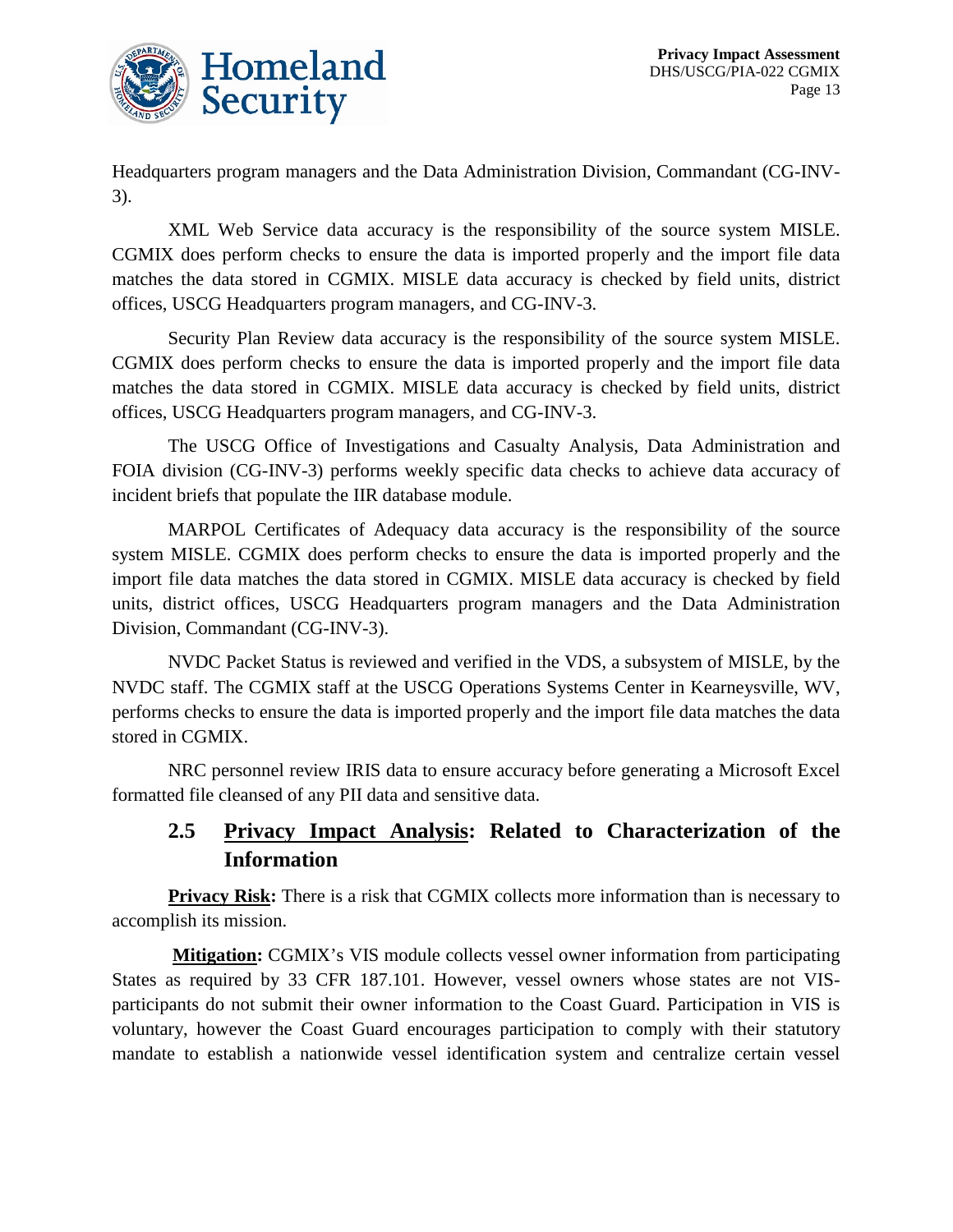

documentation functions.<sup>[15](#page-14-0)</sup> The Coast Guard requires owner information from participating States to prevent the registration of stolen boats in other states. It is also used to identify responsible owners during investigations, such as in hit and run incidents.

The Coast Guard is required by statute<sup>[16](#page-14-1)</sup> to collect the data elements above about vessel owners. However, States participation is voluntary. Therefore, States have the option to determine what information they want to collect as part of their unique vessel registration systems, which may or may not contain owner name.

## **Section 3.0 Uses of the Information**

The following questions require a clear description of the project's use of information.

#### **3.1 Describe how and why the project uses the information.**

NRC/IRIS uses this data to provide government emergency responders with accurate and timely information. Incident reports derived from MISLE are manually reviewed and any privacy information is identified and removed and the remaining data is then posted on the CGMIX website for public consumption (i.e., Freedom of Information Act (FOIA)).

VIS collects data in order to increase state registration, numbering, and titling requirements and to increase law enforcement personnel's ability to correctly identify an individual during vessel registration and vessel boarding's.

VIS also assists in preventing illegal registration of vessels by allowing vessel registration, numbering, and title personnel to check the previous state vessel registration information before registering the vessel in their state and assists law enforcement in recovering stolen vessels.

RRI collects data to meet the mandate of the Oil Pollution Act of the 1990, which obligates the USCG to maintain a national database of response resources.

CART collects data to support post-incident stabilization and short term recovery of the MTS and to standardize area reporting following a significant transportation disruption or natural disaster.

The Approved Equipment Listing contains searchable listings of equipment and materials approved or certified by the USCG. This allows vessel owners and operators to identify equipment approved by the USCG for use to meet the legal and regulatory requirements for

<span id="page-14-0"></span><sup>15</sup> 46 U.S.C. § 12501. <sup>16</sup> *Id*.  $\overline{a}$ 

<span id="page-14-1"></span>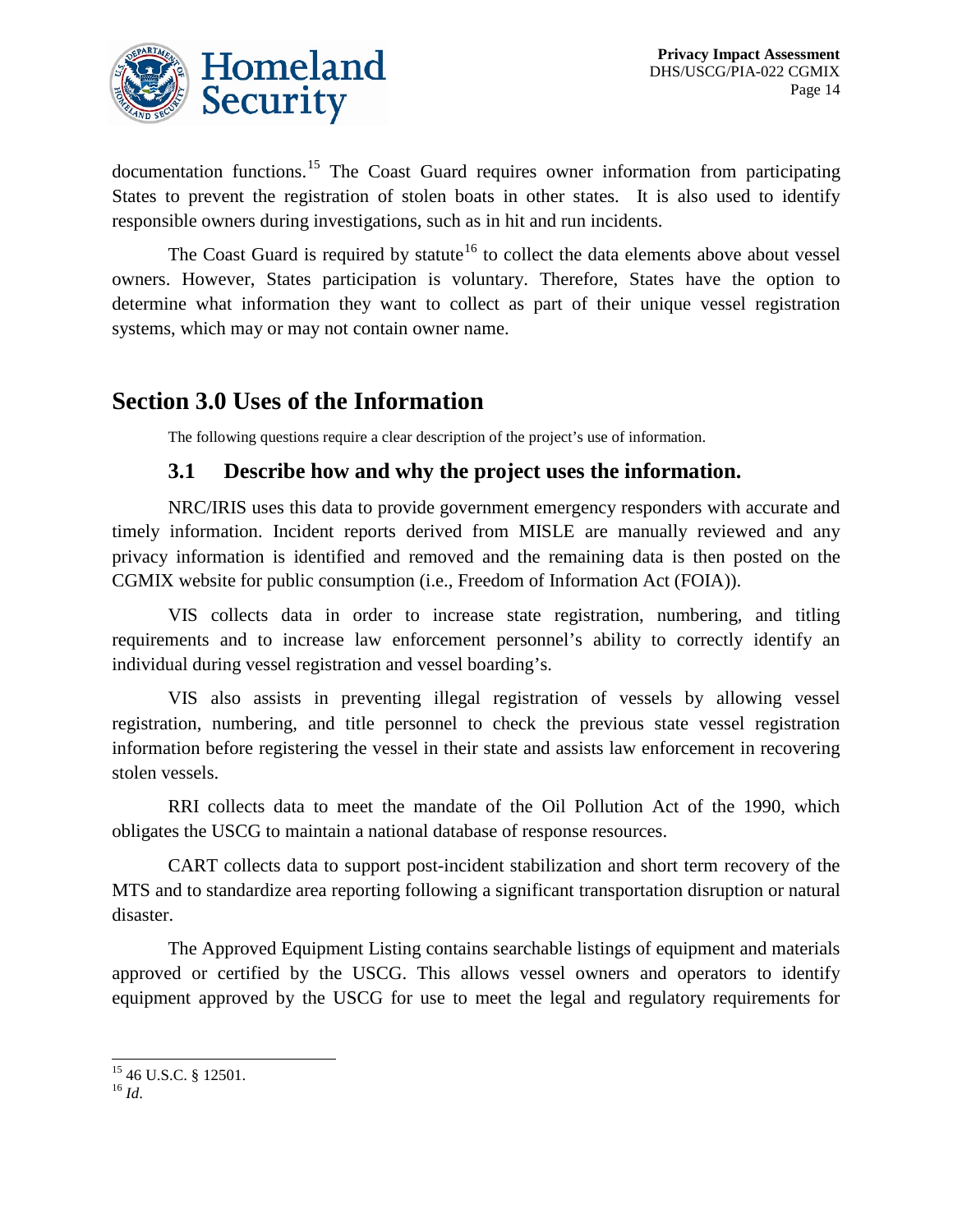

vessel equipment. Releasing this information on the Internet reduces the number of FOIA requests received by the USCG and makes the information available faster.

USCG compiles company information on Accepted Laboratories and USCG Liferaft Servicing Facilities in order to provide the public information on entities approved to review new equipment submissions on behalf of USCG and to service liferafts in compliance with federal regulations.

The PSIX, XML Web Services, and IIR database modules disseminate vessel identification data (i.e., vessel service, vessel name, and vessel flag), vessel certification and document data, and vessel dimension data (i.e., length, width, and tonnage) based on USCG investigation data collected in MISLE. These modules collect data in order to provide the public information about USCG contacts with U.S. flag vessels and foreign vessels operating in U.S. waters including inspections, deficiencies, and enforcements activities. The data in these modules are also collected to meet statutory reporting requirements and to reduce the number of FOIA submissions from the public.

The Security Plan Review database module provides USCG review status confirmations from MISLE to facility and vessel operators regulated by 33 CFR parts 104, 105, and 106. Security Plan Review collects data to reduce the number of FOIA requests from facility and vessel operators who would seek the status of their applications during USCG review.

The IIR module contains vessel role, organization name, and incident brief data. IIR collects data to provide the public with non-major marine casualty data, which meets the reporting requirement in 46 U.S.C. Subtitle II, Part D: Marine Casualties Section 6101(h).

MARPOL Certificates of Adequacy is released to make it readily available to vessel operators as required by the International Convention for the Prevention of Pollution from Ships (MARPOL). This information is needed by vessel operators so that they can properly dispose of vessel wastes in accordance with MARPOL.

NRC/IRIS provides non-sensitive pollution incident reports to the general public. Data is derived from USCG MISLE and IRIS and is scrubbed to remove PII and any sensitive data prior to being posted for public consumption.

**3.2 Does the project use technology to conduct electronic searches, queries, or analyses in an electronic database to discover or locate a predictive pattern or an anomaly? If so, state how DHS plans to use such results.**

No.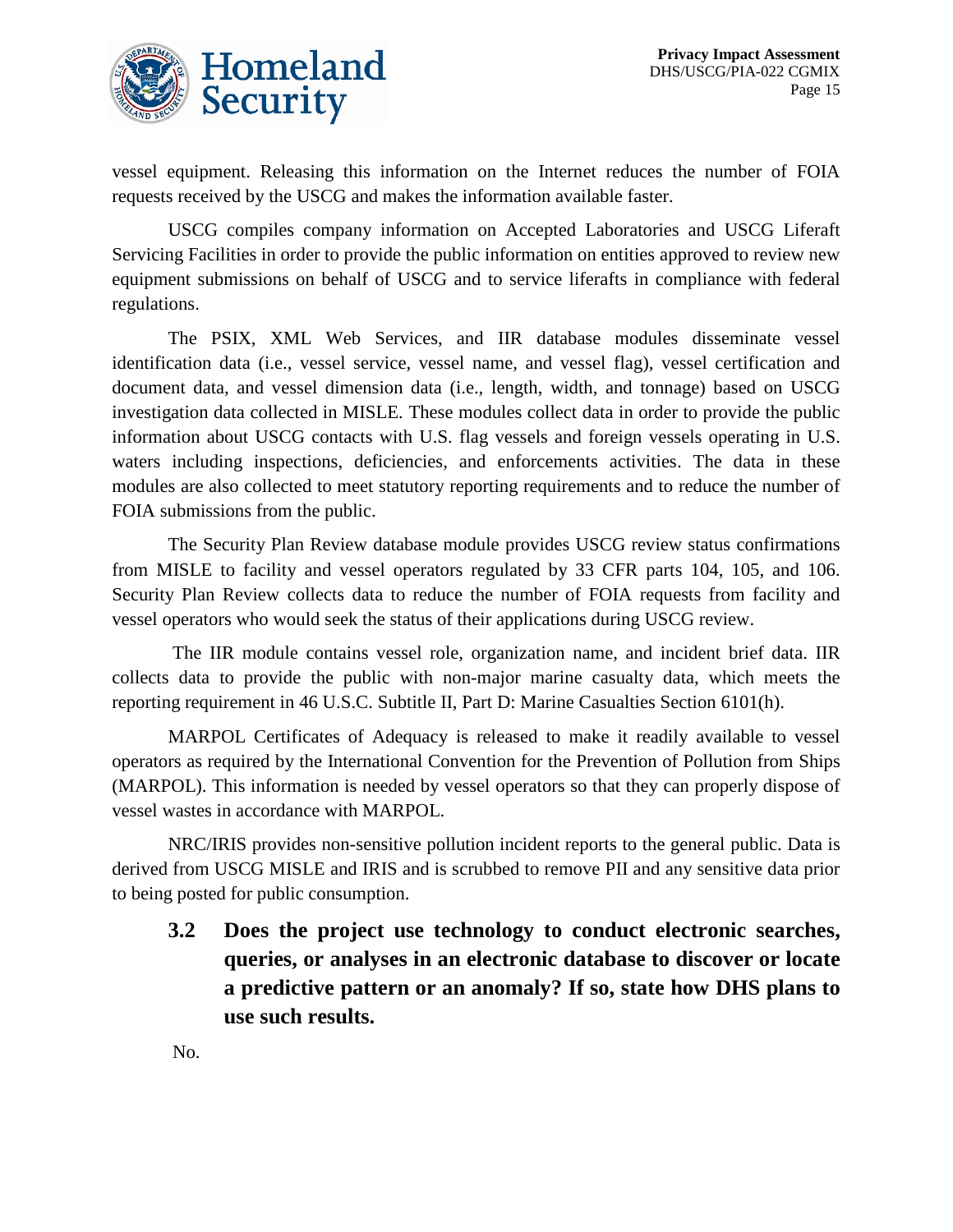

## **3.3 Are there other components with assigned roles and responsibilities within the system?**

No.

#### **3.4 Privacy Impact Analysis: Related to the Uses of Information**

**Privacy Risk:** Except for VIS, there are no privacy risks related to use of information. The public either is authorized to access the data, or, as in the case of USCG Accepted Laboratories and USCG Approved Liferaft Servicing facilities database modules, the PII data available are the type typically found on business cards, or the data does not contain PII.

**Mitigation:** VIS implements access controls to limit access to authorized users of those systems *(i.e.*, state registries containing vessel identification and owner information). VIS data use is also documented through Memorandum of Agreement with participating VIS states, International Justice and Public Safety Network (Nlets), and the commercial aggregator. VIS implements audit controls by keeping audit logs of all records accessed by the users.

All USCG personnel must annually complete DHS Protecting Personal Information and DHS Records Management For Everyone training.

## **Section 4.0 Notice**

The following questions seek information about the project's notice to the individual about the information collected, the right to consent to uses of said information, and the right to decline to provide information.

#### **4.1 How does the project provide individuals notice prior to the collection of information? If notice is not provided, explain why not.**

USCG provides notice through the publication of this PIA and DHS/USCG-013 Marine Information for Safety and Law Enforcement (MISLE) SORN.

#### **4.2 What opportunities are available for individuals to consent to uses, decline to provide information, or opt out of the project?**

Vessel owners consent to the use of their information in VIS when they apply to document or register their vessel. They may not opt out because vessel documentation and registration are required by federal and state laws.

The only individual information in RRI is related to user accounts and contact information. Users consent to the entry of their user account information into RRI when they apply for user accounts. OSRO participation in RRI is voluntary, although organizations that do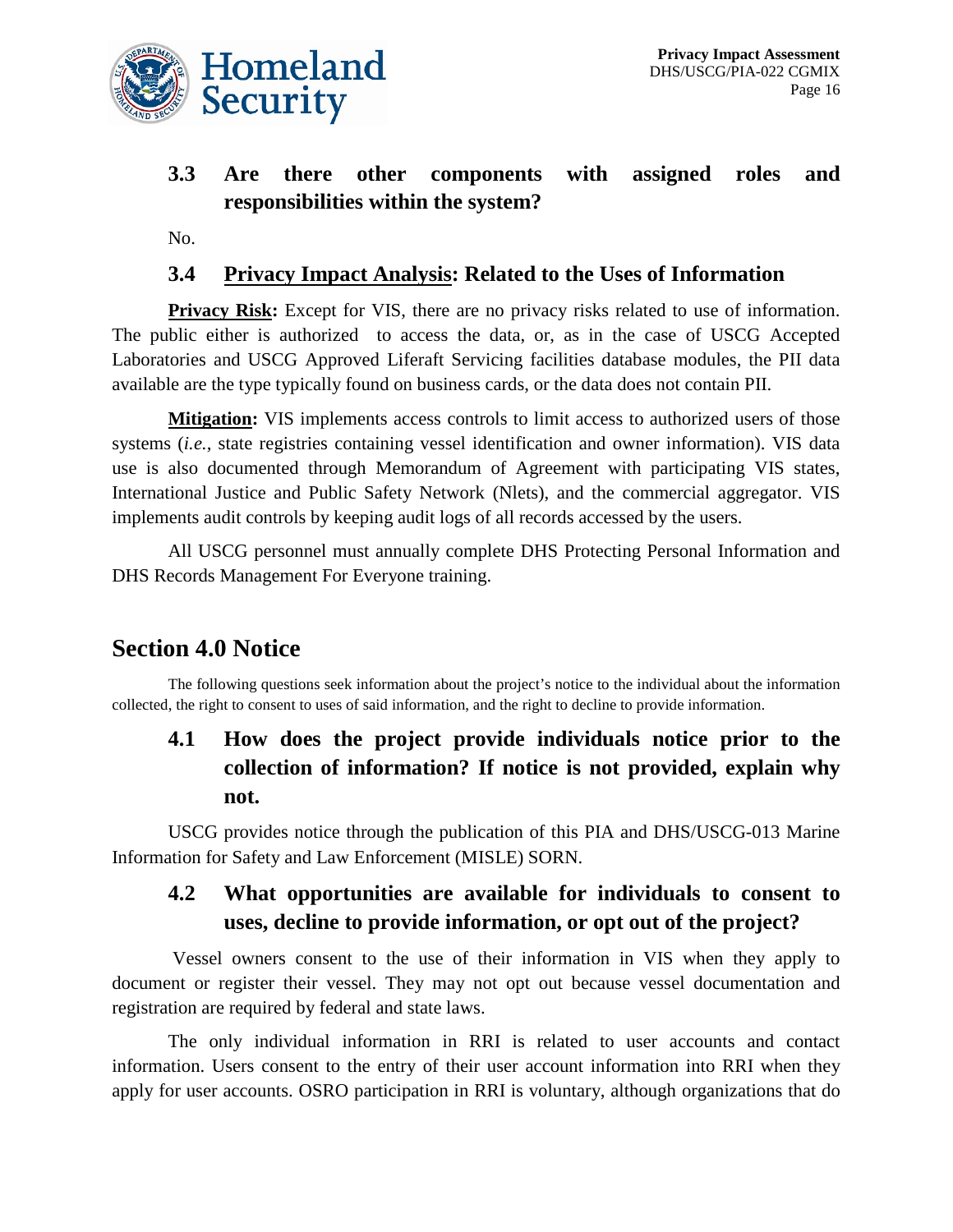

not participate may lose business opportunities. Organizations may require their employees to either get a RRI account or be listed as a contact as a condition of employment, in which case the individual may need to find new employment to avoid participation in RRI.

The only individual information in CART is related to user accounts and contact information. Users consent to the entry of their user account information into CART when they apply for user accounts. Organization participation in CART is voluntary, but participating organizations may require their employees to either get a CART account or be listed as a contact as a condition of employment, in which case the individual may need to find new employment to avoid participation in CART.

There is no need for individuals to consent to uses, decline to provide information, or opt out of the following applications because they contain no information on individuals: Approved Equipment Listing, Accepted Laboratories, Liferaft Servicing Facilities, PSIX, XML Web Services, Security Plan Review, Incident Investigation Reports, MARPOL Certificates of Adequacy, and NVDC Packet Status.

Individuals may file an anonymous report to NRC/IRIS for incidents. NRC will still document the incident details without the complete contact information.

#### **4.3 Privacy Impact Analysis: Related to Notice**

**Privacy Risk:** Individuals may not be aware or understand that information they submitted as part of customer-facing USCG programs will be shared with CGMIX and the public.

**Mitigation:** CGMIX data and records are a compilation of information entered into MISLE and IRIS by USCG program offices. Since, CGMIX and its supporting personnel do not interact directly with individuals to collect PII, it relies upon the public facing systems within MISLE and IRIS to provide notice of use. NRC/IRIS mitigates this risk by explaining to the reporting source (i.e., member of the public or local/state/federal government entity) at the time of collection how the data is being used. Most reports come to the NRC via phone call. The NRC watchstander takes the information from the caller and enters it into IRIS. While collecting the information from the caller, the watchstander explains how it would be used in the form of a spoken Privacy Act Statement. However, some reports come in via email and fax and watchstanders do not have an opportunity to explain how the information would be used in those cases.

VIS, as part of MISLE, provides a set of frequently asked questions outlining the process on the CGMIX website. Notice is also provided through the publication of this PIA and DHS/USCG-013, Marine Information for Safety and Law Enforcement (MISLE) SORN.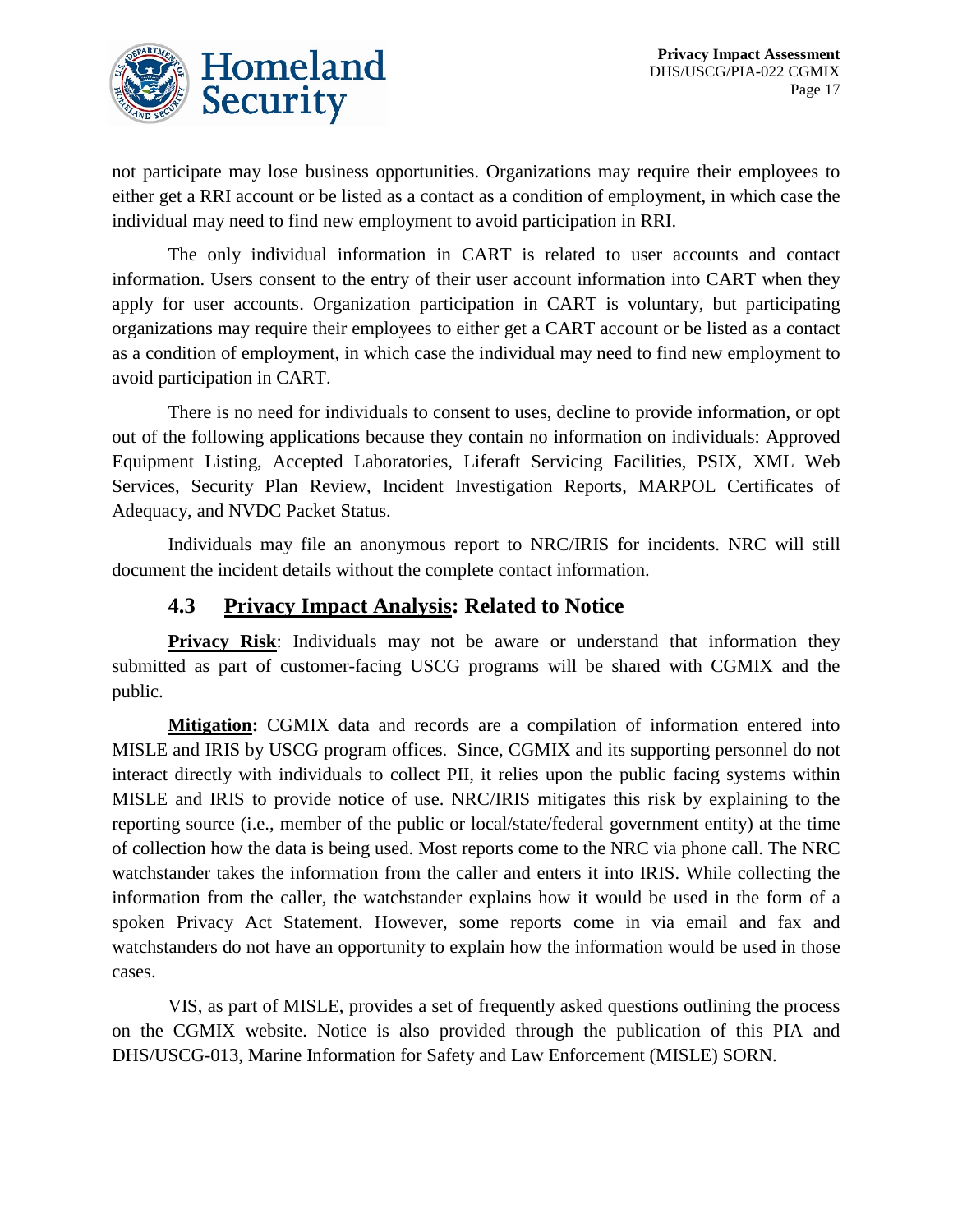

The CGMIX homepage also provides the contact information for the USCG Management Programs and Policy Division, the main point of contact for the USCG FOIA request program.

## **Section 5.0 Data Retention by the project**

The following questions are intended to outline how long the project retains the information after the initial collection.

#### **5.1 Explain how long and for what reason the information is retained.**

The NARA approved records retention schedule for the Marine Information for Safety and Law Enforcement (MISLE), is N1-026-05-15, provides that the records are permanent except for certain notifications that are not associated with a Case or Activity. These notifications will be destroyed or deleted 5 years after the calendar year in which they were received. USCG found broad consensus within its legal, oversight, and mission personnel, as well as with NARA, for determining to retain its records of business processes supporting Marine Safety, Maritime Security, Environmental Protection, Law Enforcement, Search and Rescue, and Bridge Administration, permanently. This retention supports not only historical research, but also investigations and litigation associated with law enforcement activities arising from the USCG mission.

#### **5.2 Privacy Impact Analysis: Related to Retention**

**Privacy Risk:** There is a security risk that permanent records may become lost or misplaced. Where these records also contain PII, this is a privacy risk.

**Mitigation:** CGMIX records are retained permanently pursuant to MISLE's NARA approved record retention schedule. USCG maintains strong configuration management, access controls, audit controls, and training. Data backups and security controls are used during data transfer and the use of data encryption reduces the risk of data loss of sensitive fields. Access to secure applications/modules is limited to authorized users who must input user names and passwords for access.

To mitigate data misuse, all USCG personnel must complete annual mandated DHS Protecting Personal Information and Records Management For Everyone privacy training.

## **Section 6.0 Information Sharing**

The following questions are intended to describe the scope of the project information sharing external to the Department. External sharing encompasses sharing with other federal, state and local government, and private sector entities.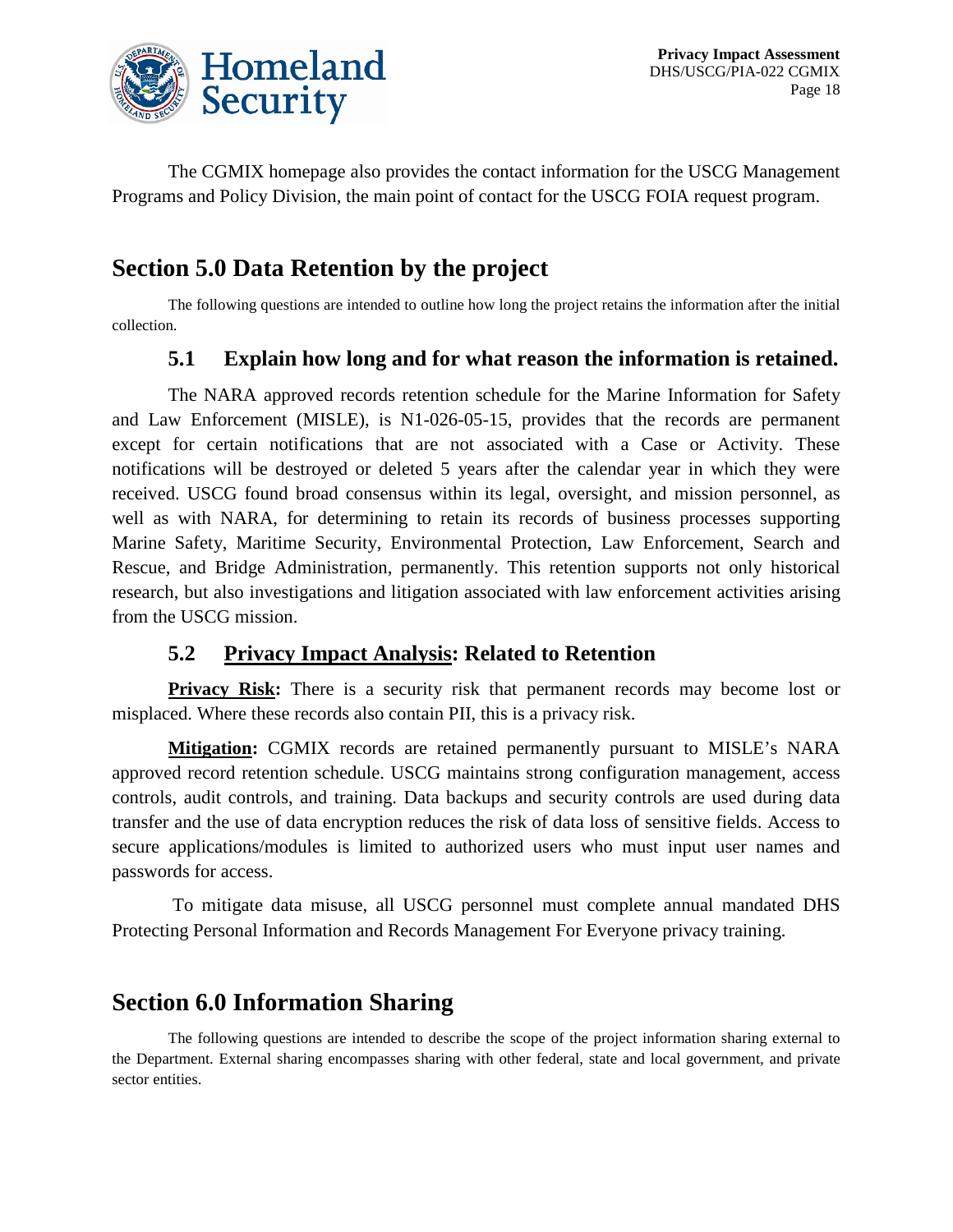

## **6.1 Is information shared outside of DHS as part of the normal agency operations? If so, identify the organization(s) and how the information is accessed and how it is to be used.**

Yes, *VIS* data is shared with numbering and titling, registration, and law enforcement officials of VIS participating states and territories. The Federal Bureau of Investigation (FBI) accesses VIS for law enforcement purposes, and the operations center of the Federal Communication Commission (FCC) accesses VIS in order to coordinate USCG search and rescue missions involving the maritime community.

**RRI** data is shared with organizations responding to oil and hazardous materials spills; however, only equipment information is shared. The information is shared by extracts from RRI produced by the National Strike Force. Since no PII is shared, there are no special protections for the information.

*CART* data is only shared with system users. Some system users are not DHS employees or contractors. They access the data by logging into RRI using accounts provided by USCG. All RRI users are screened by the USCG Sector commander for a need to access the system, sign a non-disclosure agreement, and receive training on protection of privacy information.

*NRC* shares IRIS data with Department of Transportation (DOT) and Environmental Protection Agency (EPA). These agencies utilize the NRC as a communication center for pollution incidents that impact their regulatory responsibilities. As such, the NRC is obligated to send them all information regarding the events that impact their operation.

The remaining database modules are open to the public and no login is required: Approved Equipment Listing, Accepted Laboratories, Liferaft Servicing Facilities, PSIX, XML Web Services, Security Plan Review, IIR, MARPOL Certificates of Adequacy, NVDC Packet Status.

#### **6.2 Describe how the external sharing noted in 6.1 is compatible with the SORN noted in 1.2.**

CGMIX external data sharing is consistent with the routine uses K and O, cited in the DHS/USCG-013 Marine Information for Safety and Law Enforcement (MISLE) SORN. These routine uses permit USCG to share vessel ownership, registration, and titling information with participating state compliance and law enforcement officials, as well as, federal enforcement and compliance agencies related to the USCG mission.

#### **6.3 Does the project place limitations on re-dissemination?**

Yes, re-dissemination of information is restricted and covered in Memorandum of Agreements (MOA) between the USCG and Nlets and each VIS participating state. USCG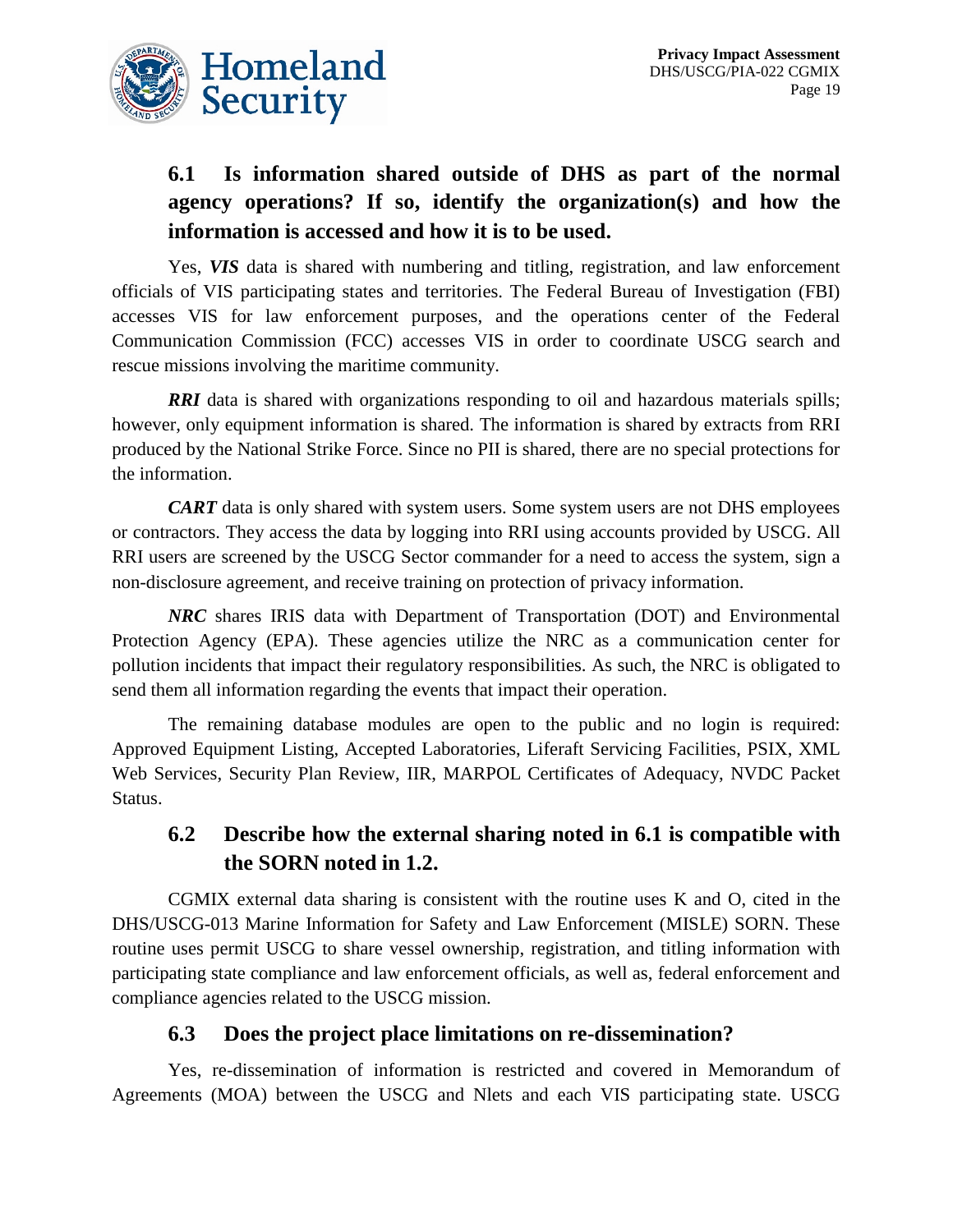

personnel and MTS stakeholders must also abide by the terms cited in the MOAs. There are no restrictions on the re-dissemination of data available to the public through the Approved Equipment Listing, Accepted Laboratories, Liferaft Servicing Facilities, PSIX, XML Web Services, Security Plan Review, IIR, MARPOL Certificates of Adequacy, and NVDC Packet Status modules of CGMIX

#### **6.4 Describe how the project maintains a record of any disclosures outside of the Department.**

VIS Records that require release through FOIA are tracked by the USCG Management Programs and Policy Division, Commandant (CG-611) STOP 7710, 2703 Martin Luther King Jr. Avenue SE, Washington D.C. 20593-7101.

NRC/IRIS maintains written correspondence with any agency (federal, state, or local) that requests NRC information. That correspondence is in the form of a signed application detailing the type of information requested. NRC's system, IRIS, tracks each transmission of this data. Each NRC report is stamped with the name of the agency that received the information and how that agency received the information.

Records released through FOIA are tracked by the USCG Management Programs and Policy Division, Commandant (CG-611) STOP 7710, 2703 Martin Luther King Jr. Avenue SE, Washington DC 20593-7101.

#### **6.5 Privacy Impact Analysis: Related to Information Sharing**

**Privacy Risk:** CGMIX users may release inaccurate information, spillage may occur during data transmission, and data could be altered when re-disseminated by the recipient. Transmission release could occur if the information was improperly protected during transmission, such as unencrypted email.

**Mitigation:** These risks are minimized by: removing sensitive information when possible; providing training to Coast Guard personnel to recognize sensitive information and how to handle it; utilizing encryption or other secure delivery methods to protect information during data transfer; and establishing MOUs/MOAs with recipients that specify their responsibilities including data handling requirements.

**Privacy Risk:** Data could be inaccurate because of errors in the data source.

**Mitigation:** This risk is not mitigated. CGMIX does not collect information directly from the individual and must rely upon the state and commercial providers of the data to vet and ensure the accuracy of their holdings prior to submitting the data to CGMIX. USCG encourages its state partners and vendors to provide as accurate data as possible.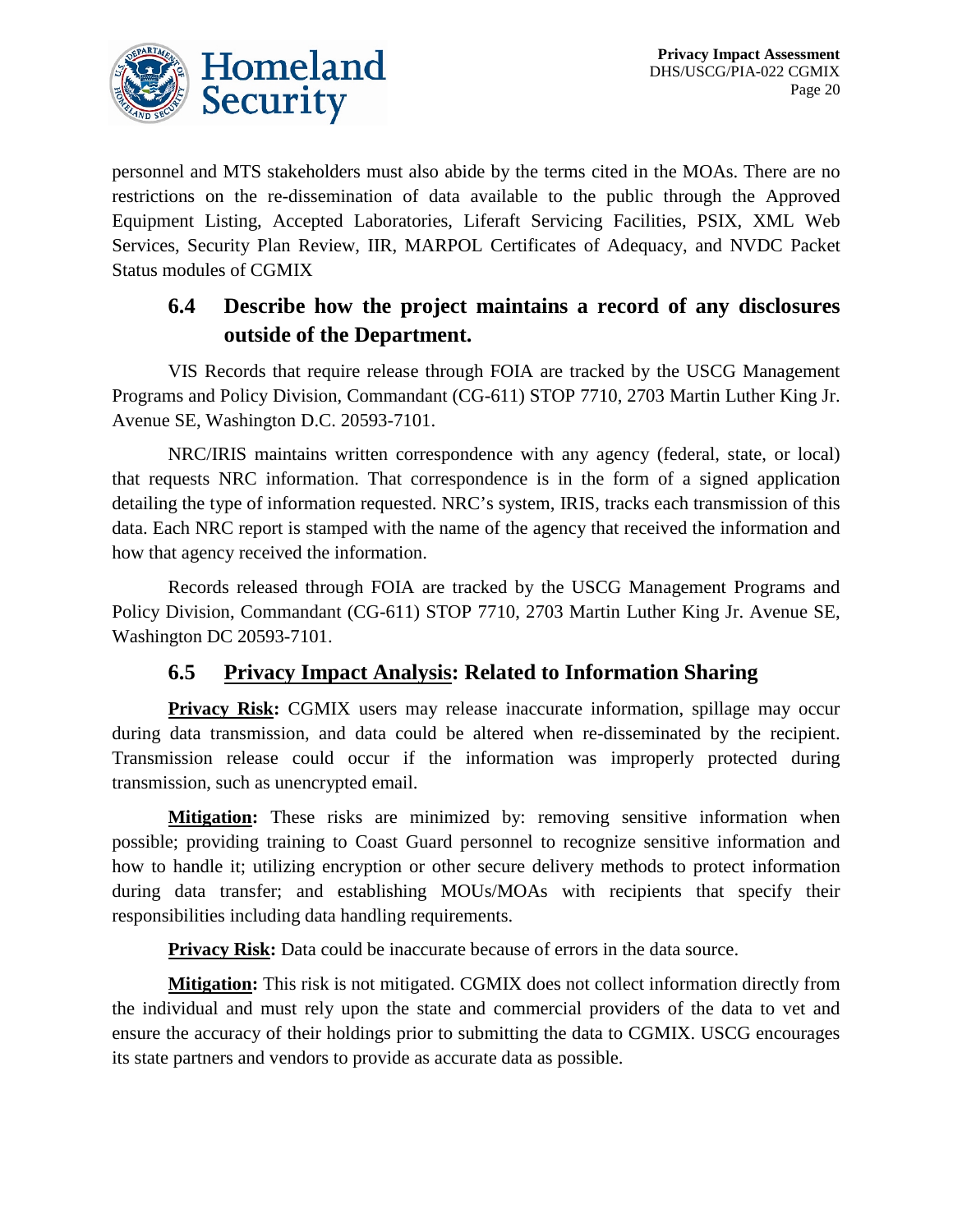

**Privacy Risk:** There are no controls preventing the re-dissemination of publicly available information and it is possible for a recipient to change data before re-dissemination.

**Mitigation:** CGMIX public users are encouraged to use data from that site rather than relying on data from other sites that could contain re-dissemination errors.

## **Section 7.0 Redress**

The following questions seek information about processes in place for individuals to seek redress which may include access to records about themselves, ensuring the accuracy of the information collected about them, and/or filing complaints.

#### **7.1 What are the procedures that allow individuals to access their information?**

Individuals seeking access to their data may submit a Privacy Act request in writing to USCG, Commandant (CG-611), 2703 Martin Luther King Jr Avenue SE, STOP 7710, Attn: FOIA Coordinator, Washington, D.C. 20593-7710. A request may also be submitted to [EFOIA@uscg.mil.](mailto:EFOIA@uscg.mil)

VIS participation is voluntary, and VIS data is not considered the official record; states maintain the official record. VIS is accessible by federal and state law enforcement, number and titling officials, and vessel registration personnel. Individuals must follow state vessel registration office FOIA policies for access to their information.

#### **7.2 What procedures are in place to allow the subject individual to correct inaccurate or erroneous information?**

Individuals may seek to correct their information through a Privacy Act request as cited in Section 7.1 above.

#### **7.3 How does the project notify individuals about the procedures for correcting their information?**

Individuals are provided notification through this PIA and DHS/USCG-013, Marine Information for Safety and Law Enforcement.

#### **7.4 Privacy Impact Analysis: Related to Redress**

**Privacy Risk:** An individual may not obtain access or have the opportunity to correct or amend his or her record.

**Mitigation:** Records displayed by CGMIX have been scrubbed to remove PII wherever possible. By publicly posting this information online, USCG enhances an individual's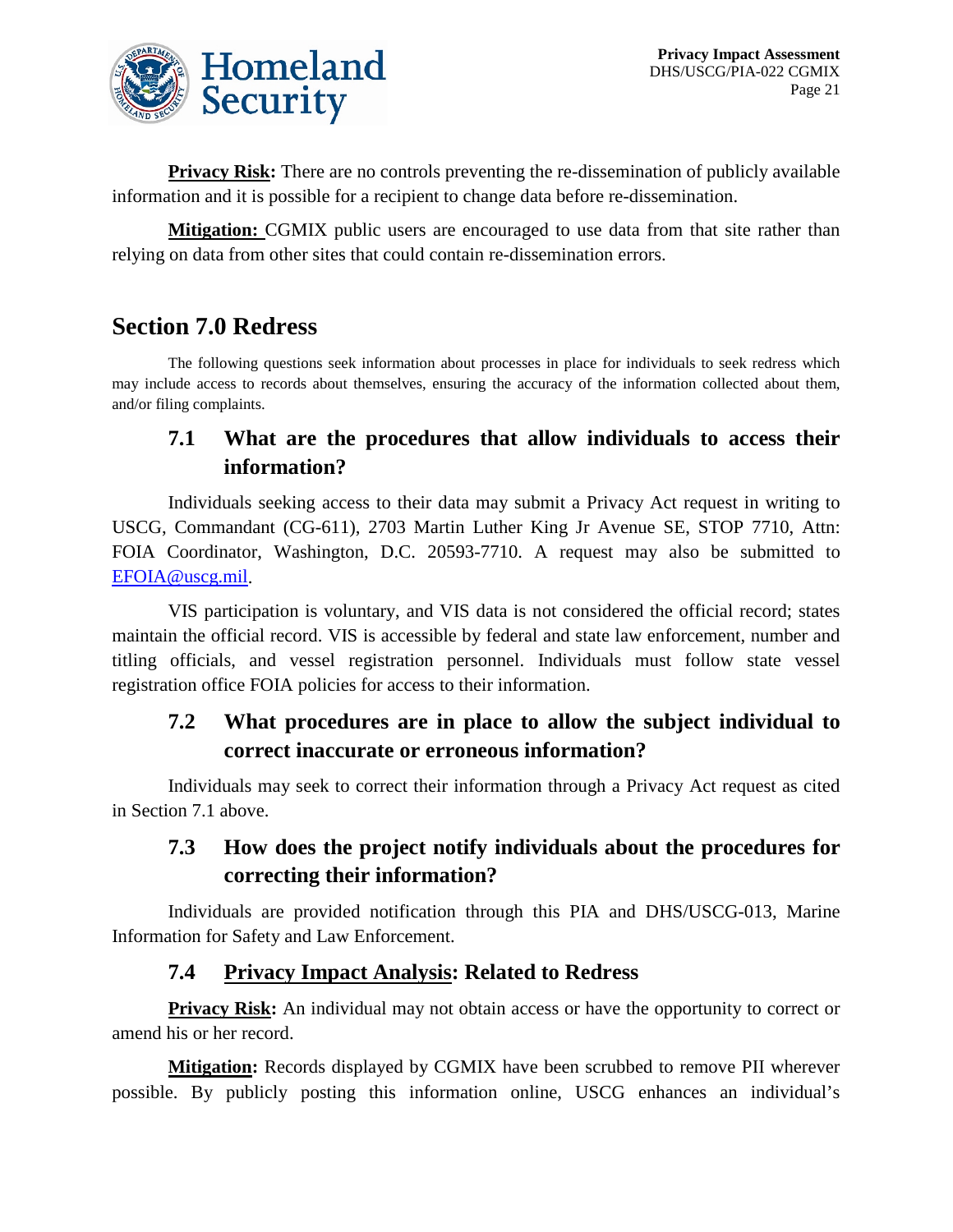

opportunity to discover erroneous information. Individuals are offered redress opportunities via the procedures cited above. Individuals may be able to obtain access, correct, or amend their records; however, FOIA or Privacy Act exemptions for law enforcement purposes may preclude this action.

## **Section 8.0 Auditing and Accountability**

The following questions are intended to describe technical and policy based safeguards and security measures.

#### **8.1 How does the project ensure that the information is used in accordance with stated practices in this PIA?**

User agreements, MOAs, and auditing ensure CGMIX data is used for the specified purpose.

VIS transactions are tracked using audit logs of each user's login and the individual records accessed by those users. This allows the oversight and audit capabilities to ensure the data is handled in a manner consistent with applicable laws and regulations.

USCG conducts periodic reviews of CGMIX user accounts to ensure compliance with DHS and USCG inactive user account policies.

#### **8.2 Describe what privacy training is provided to users either generally or specifically relevant to the project.**

All USCG personnel must complete annual mandated trainings titled, DHS Protecting Personal Information and DHS Records Management for Everyone.

## **8.3 What procedures are in place to determine which users may access the information and how does the project determine who has access?**

CART and VIS access is limited to USCG personnel and maritime stakeholders that required entry to perform official duties. The remaining USCG web applications/modules do not have access limitations.

**8.4 How does the project review and approve information sharing agreements, MOUs, new uses of the information, new access to the system by organizations within DHS and outside?**